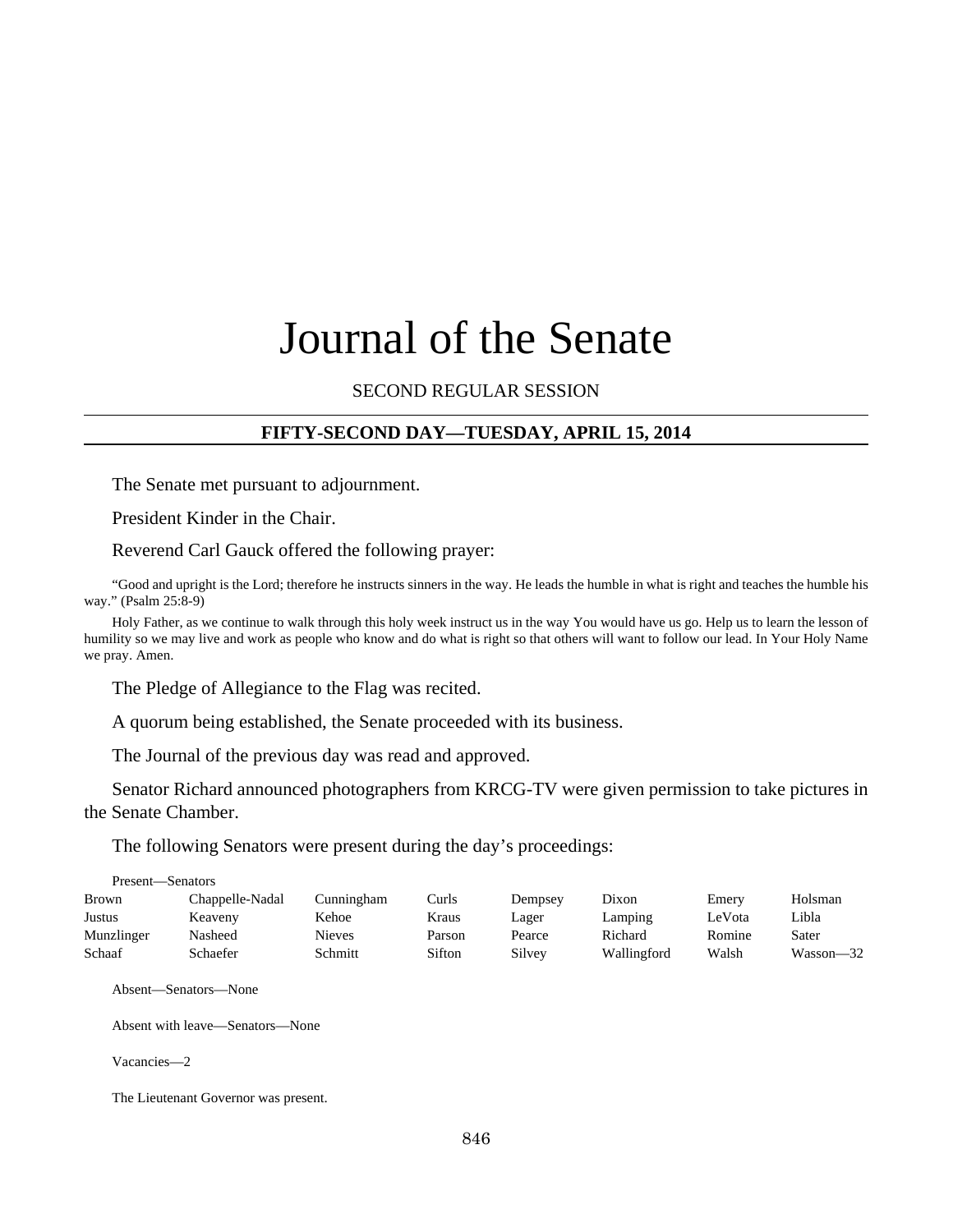#### **RESOLUTIONS**

Senator Walsh offered Senate Resolution No. 1843, regarding the Fortieth Birthday of Matt Gober, O'Fallon, which was adopted.

Senator Sater offered Senate Resolution No. 1844, regarding Rocio Rodriguez, which was adopted.

Senator LeVota offered Senate Resolution No. 1845, regarding the Honorable Emanuel Cleaver, which was adopted.

Senators Lamping and Brown offered Senate Resolution No. 1846, regarding the Sixty-fifth Wedding Anniversary of Mr. and Mrs. Donald Springer, Hermann, which was adopted.

## **SENATE BILLS FOR PERFECTION**

Senator Sater moved that **SB 754** be called from the Informal Calendar and taken up for perfection, which motion prevailed.

Senator Sater offered **SS** for **SB 754**, entitled:

## SENATE SUBSTITUTE FOR SENATE BILL NO. 754

An Act to repeal sections 208.798, 338.059, and 338.220, RSMo, and to enact in lieu thereof six new sections relating to pharmacy.

Senator Sater moved that **SS** for **SB 754** be adopted.

Senator Pearce assumed the Chair.

At the request of Senator Sater, **SB 754**, with **SS** (pending), was placed on the Informal Calendar.

Senator Dempsey moved that **SB 992** be called from the Informal Calendar and taken up for perfection, which motion prevailed.

On motion of Senator Dempsey, **SB 992** was declared perfected and ordered printed.

Senator Parson moved that **SB 842** be called from the Informal Calendar and taken up for perfection, which motion prevailed.

On motion of Senator Parson, **SB 842** was declared perfected and ordered printed.

Senator Munzlinger moved that **SB 850**, with **SCS** and **SS** for **SCS** (pending), be called from the Informal Calendar and again taken up for perfection, which motion prevailed.

**SS** for **SCS** for **SB 850** was again taken up.

Senator Holsman offered **SA 1**:

#### SENATE AMENDMENT NO. 1

Amend Senate Substitute for Senate Committee Substitute for Senate Bill No. 850, Page 11, Section 262.900, Lines 18-19, by striking said lines and inserting in lieu thereof the following: "**tax revenues received by a mobile unit associated with a vending UAZ selling agricultural products in the municipality in which the vending UAZ is located,** shall be".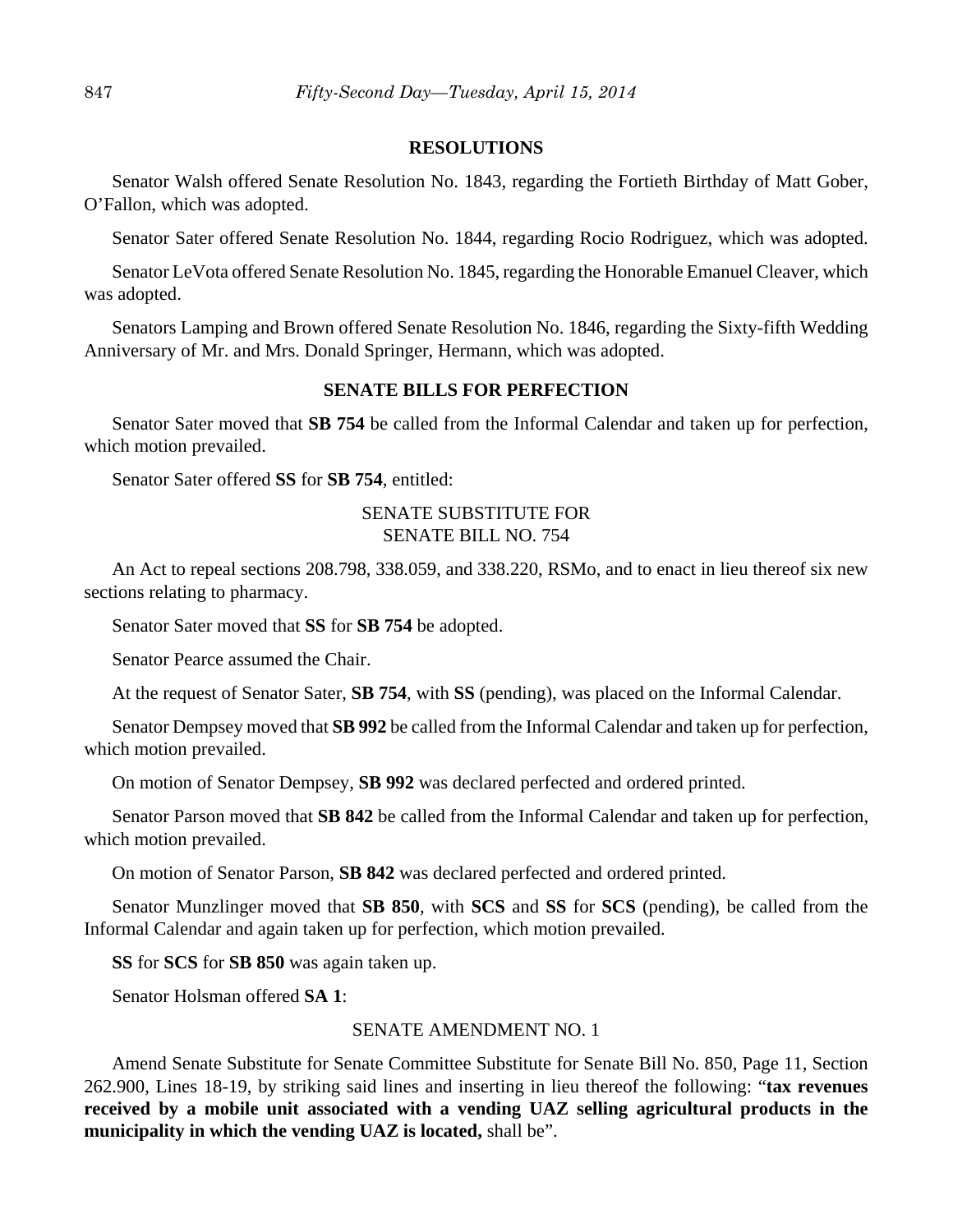Senator Holsman moved that the above amendment be adopted, which motion prevailed on a standing division vote.

Senator Munzlinger moved that **SS** for **SCS** for **SB 850**, as amended, be adopted, which motion prevailed.

On motion of Senator Munzlinger, **SS** for **SCS** for **SB 850**, as amended, was declared perfected and ordered printed.

Senator Schmitt moved that **SB 852**, with **SCS**, be taken up for perfection, which motion prevailed.

**SCS** for **SB 852**, entitled:

## SENATE COMMITTEE SUBSTITUTE FOR SENATE BILL NO. 852

An Act to repeal sections 84.340 and 571.030, RSMo, and to enact in lieu thereof three new sections relating to corporate security advisors, with a penalty provision and an emergency clause.

Was taken up.

Senator Schmitt moved that **SCS** for **SB 852** be adopted, which motion prevailed.

On motion of Senator Schmitt, **SCS** for **SB 852** was declared perfected and ordered printed.

Senator Lager moved that **SB 704**, with **SCS**, be taken up for perfection, which motion prevailed.

**SCS** for **SB 704**, entitled:

## SENATE COMMITTEE SUBSTITUTE FOR SENATE BILL NO. 704

An Act to repeal sections 327.312, 327.313, and 327.314, RSMo, and to enact in lieu thereof four new sections relating to land surveyors.

Was taken up.

Senator Lager moved that **SCS** for **SB 704** be adopted, which motion prevailed.

On motion of Senator Lager, **SCS** for **SB 704** was declared perfected and ordered printed.

#### **HOUSE BILLS ON THIRD READING**

Senator Brown moved that **HB 1173**, with **SA 1**, **SA 1** to **SA 1** and the point of order (pending), be called from the Informal Calendar and again taken up for 3rd reading and final passage, which motion prevailed.

At the request of Senator Brown, the point of order was withdrawn.

At the request of Senator Brown, **HB 1173**, with **SA 1** and **SA 1** to **SA 1** (pending), was placed on the Informal Calendar.

## **SENATE BILLS FOR PERFECTION**

Senator Dixon moved that **SB 790**, with **SA 3** and the point of order (pending), be called from the Informal Calendar and again taken up for perfection, which motion prevailed.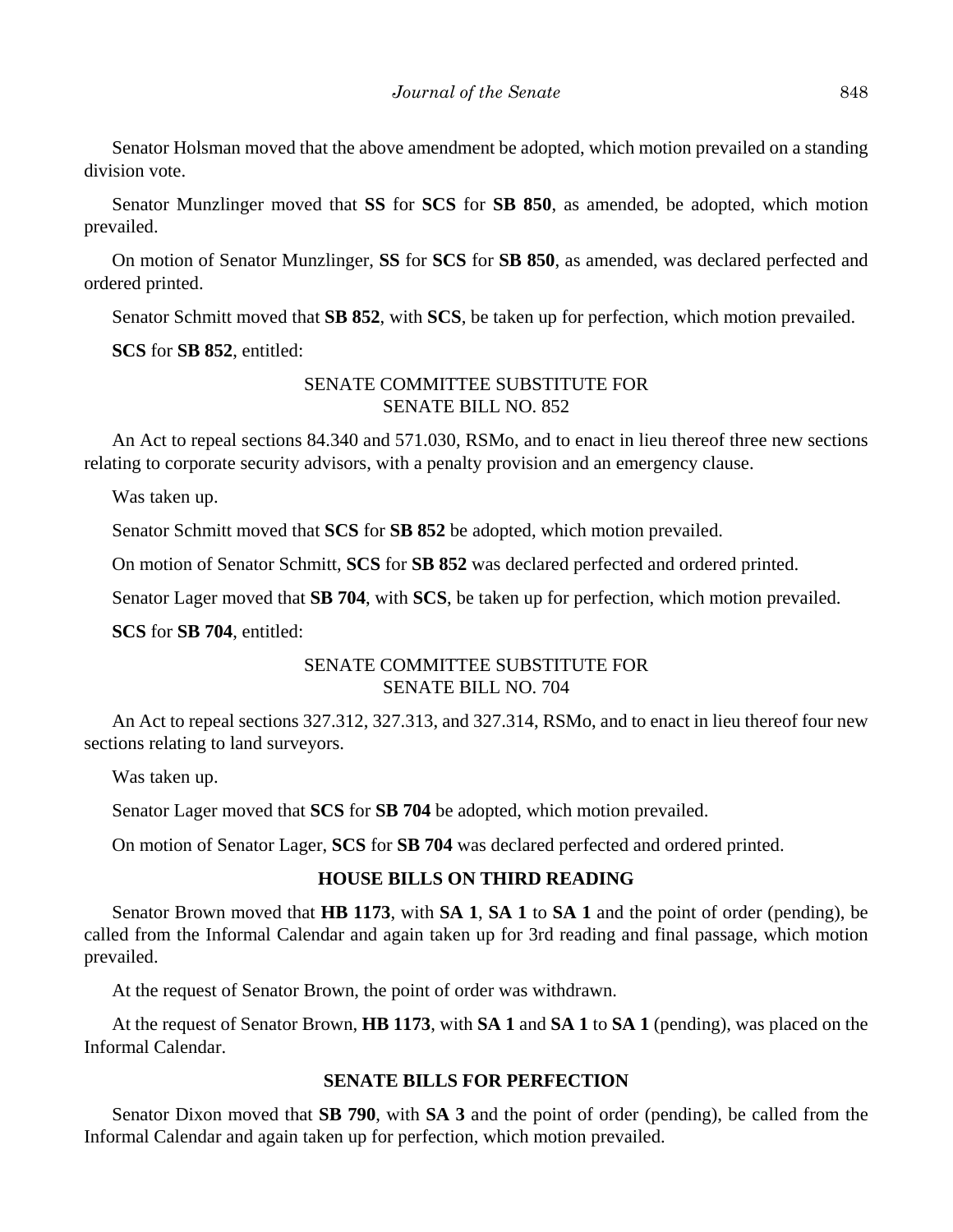At the request of Senator Brown, **SA 3** was withdrawn, rendering the point of order moot.

At the request of Senator Dixon, **SB 790** was placed on the Informal Calendar.

Senator Lager moved that **SB 966**, with **SS**, **SA 1** and the point of order (pending), be called from the Informal Calendar and again taken up for perfection, which motion prevailed.

At the request of Senator Lager, the point of order was withdrawn.

At the request of Senator Lager, **SS** for **SB 966** was withdrawn, rendering **SA 1** moot.

At the request of Senator Lager, **SB 966** was placed on the Informal Calendar.

#### **MESSAGES FROM THE HOUSE**

The following message was received from the House of Representatives through its Chief Clerk:

Mr. President: I am instructed by the House of Representatives to inform the Senate that the House has taken up and adopted **HCR 9**.

#### HOUSE CONCURRENT RESOLUTION NO. 9

WHEREAS, in 1959, Senate Resolution No. 33 and House Resolution No. 19, recognizing the importance of the extraordinary manifestations of nature and recreational attributes of the Current and Eleven Point Riverways, requested Congress to enact legislation to preserve the natural resources and provide recreational development and other improvements for the public use; and

WHEREAS, in 1964, Congress answered Missouri's request by enacting legislation to establish the Ozark National Scenic Riverways; and

WHEREAS, the riverways within the Ozark National Scenic Riverways are, and remain, public highways of the State of Missouri, subject to concurrent jurisdiction between the State of Missouri and the United States under Missouri Senate Bill No. 362 enacted in 1971; and

WHEREAS, in 2005, the National Park Service began researching for the purpose of drafting a new general management plan for the Ozark National Scenic Riverways; and

WHEREAS, the general management plan for the Ozark National Scenic Riverways will ensure that the National Park Service managers and stakeholders share a clearly defined understanding of the resource conditions, opportunities for recreational use, and managerial methodology for access, and development designed to successfully achieve the national riverways' purpose; and

WHEREAS, in keeping with the National Parks and Recreation Act of 1978, the general management plan will serve as a guideline which will be relied upon as a basis for decisions affecting the riverways and for decisions which serve to preserve resources for the enjoyment of future generations; and

WHEREAS, every national park system unit has been asked to prepare this kind of document since 1976 when Congress passed a law to that effect. The general management plan will guide decisions related to the Ozark National Scenic Riverways for the next 15 to 20 years; and

WHEREAS, the Missouri Conservation Commission is charged with the control, management, restoration, conservation and regulation of the bird, fish, game, forestry and all wildlife resources of the state, including hatcheries, sanctuaries, refuges, reservations and all other property owned, acquired or used for such purposes; and

WHEREAS, in September of 2009, the Missouri Department of Conservation recommended that "hunting, fishing and trapping continue to be allowed throughout the ONSR except in highly developed areas where a reasonable safety zone for public protection may be required" and supported the "No-Action Alternative" released in 2009 by the National Park Service as an appropriate balance between preservation of resource conditions and opportunities for recreational use; and

 WHEREAS, the recreational resources afforded by the riverways are an economic staple to the citizens of the surrounding communities with the State of Missouri; and

WHEREAS, the State of Missouri and a majority of the citizens of Missouri agree that the citizens of Missouri and those Missouri citizens most impacted in their daily lives are in the best position to formulate policy and regulations to manage and protect Missouri's natural resources as opposed to a federal agency headquartered in Washington, D.C.:

NOW THEREFORE BE IT RESOLVED that the members of the House of Representatives of the Ninety-seventh General Assembly, Second Regular Session, the Senate concurring therein, hereby strongly urge the National Park Service to draft its final General Management Plan to recognize the importance the riverways provides to the State of Missouri not only for the preservation of those extraordinary manifestations of nature, but also recreational use and enjoyment; and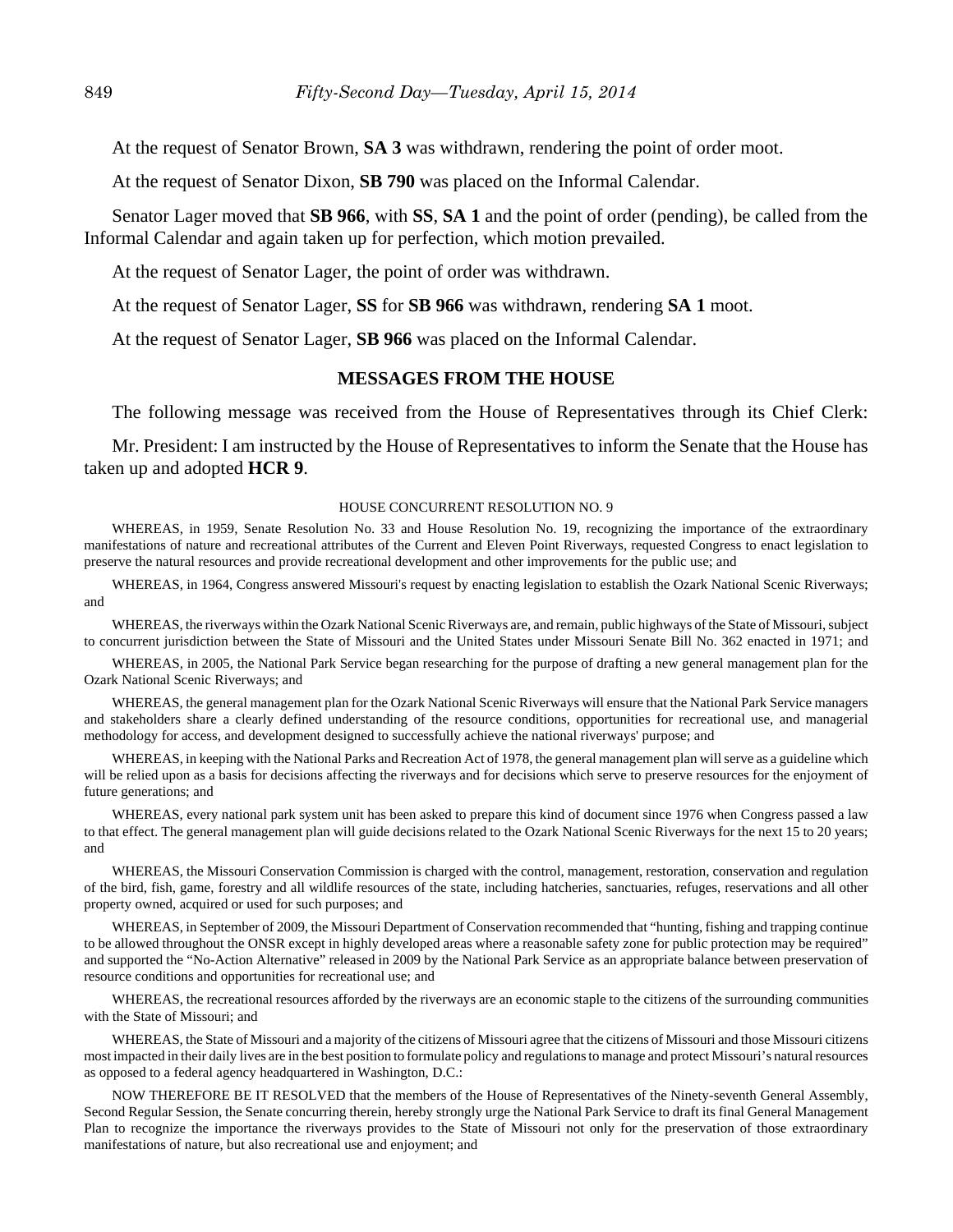BE IT FURTHER RESOLVED that the Missouri General Assembly finds that the previously announced "No Action Alternative" provides the best balance to maintain the riverways' purposes; and

BE IT FURTHER RESOLVED that the Missouri General Assembly stand prepared to utilize its concurrent jurisdiction to assure this balance is properly maintained; and

BE IT FURTHER RESOLVED that the Chief Clerk of the Missouri House of Representatives be instructed to prepare properly inscribed copies of this resolution for Jonathan B. Jarvis, Director of the National Park Service, and Bill Black, Superintendent of Ozark National Scenic Riverways.

In which the concurrence of the Senate is respectfully requested.

#### **SENATE BILLS FOR PERFECTION**

Senator Justus moved that **SB 758** be taken up for perfection, which motion prevailed.

Senator Justus offered **SS** for **SB 758**, entitled:

## SENATE SUBSTITUTE FOR SENATE BILL NO. 758

An Act to repeal section 105.711, RSMo, and to enact in lieu thereof one new section relating to health care professionals who are covered by the state legal expense fund.

Senator Justus moved that **SS** for **SB 758** be adopted.

Senator Romine assumed the Chair.

At the request of Senator Justus, **SB 758**, with **SS** (pending), was placed on the Informal Calendar.

Senator Brown moved that **SB 873**, with **SCS**, be taken up for perfection, which motion prevailed.

**SCS** for **SB 873**, entitled:

## SENATE COMMITTEE SUBSTITUTE FOR SENATE BILL NO. 873

An Act to repeal sections 210.117, 210.482, 210.487, and 211.038, RSMo, and to enact in lieu thereof four new sections relating to background checks for the purposes of child placement.

Was taken up.

Senator Brown moved that **SCS** for **SB 873** be adopted, which motion prevailed.

On motion of Senator Brown, **SCS** for **SB 873** was declared perfected and ordered printed.

Senator Dixon moved that **SB 844** be taken up for perfection, which motion prevailed.

On motion of Senator Dixon, **SB 844** was declared perfected and ordered printed.

#### **HOUSE BILLS ON SECOND READING**

The following Bills were read the 2nd time and referred to the Committees indicated:

**HB 1372**––Judiciary and Civil and Criminal Jurisprudence.

**HCS** for **HB 1371**––Judiciary and Civil and Criminal Jurisprudence.

**HB 1594**––Small Business, Insurance and Industry.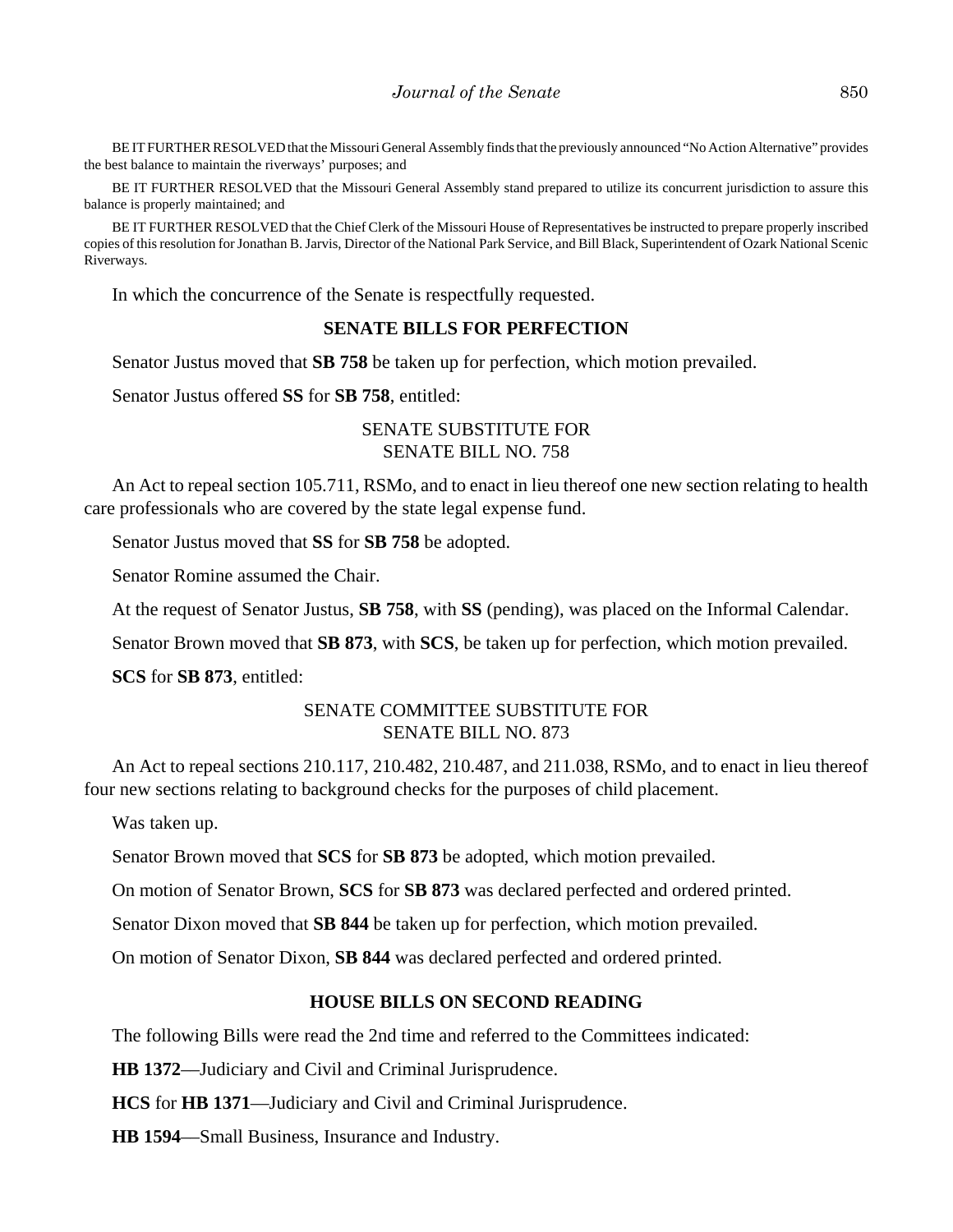**HCS** for **HBs 1179 & 1765**––Ways and Means.

**HB 1490**––Education.

#### **SECOND READING OF CONCURRENT RESOLUTIONS**

The following Concurrent Resolution was read the 2nd time and referred to the Committee indicated:

**HCR 29**—Rules, Joint Rules, Resolutions and Ethics.

#### **REFERRALS**

President Pro Tem Dempsey referred the addendum letter appearing on page 841of the Senate Journal for Monday, April 14, 2014, to the Committee on Gubernatorial Appointments.

On motion of Senator Richard, the Senate recessed until 3:00 p.m.

#### **RECESS**

The time of recess having expired, the Senate was called to order by Senator Kehoe.

## **SENATE BILLS FOR PERFECTION**

Senator Romine moved that **SB 638** and **SB 647**, with **SCS**, be called from the Informal Calendar and taken up for perfection, which motion prevailed.

**SCS** for **SBs 638** and **647**, entitled:

## SENATE COMMITTEE SUBSTITUTE FOR SENATE BILLS NOS. 638 and 647

An Act to repeal sections 135.630 and 135.647, RSMo, and to enact in lieu thereof two new sections relating to certain benevolent tax credits.

Was taken up.

Senator Romine moved that **SCS** for **SBs 638** and **647** be adopted.

Senator Nasheed offered **SA 1**:

#### SENATE AMENDMENT NO. 1

Amend Senate Committee Substitute for Senate Bills Nos. 638 and 647, Page 1, Section A, Line 3, by inserting after all of said line the following:

"135.600. 1. As used in this section, the following terms shall mean:

(1) "Contribution", a donation of cash, stock, bonds or other marketable securities, or real property;

(2) "Maternity home", a residential facility located in this state established for the purpose of providing housing and assistance to pregnant women who are carrying their pregnancies to term, and which is exempt from income taxation under the United States Internal Revenue Code;

(3) "State tax liability", in the case of a business taxpayer, any liability incurred by such taxpayer pursuant to the provisions of chapter 143, chapter 147, chapter 148, and chapter 153, exclusive of the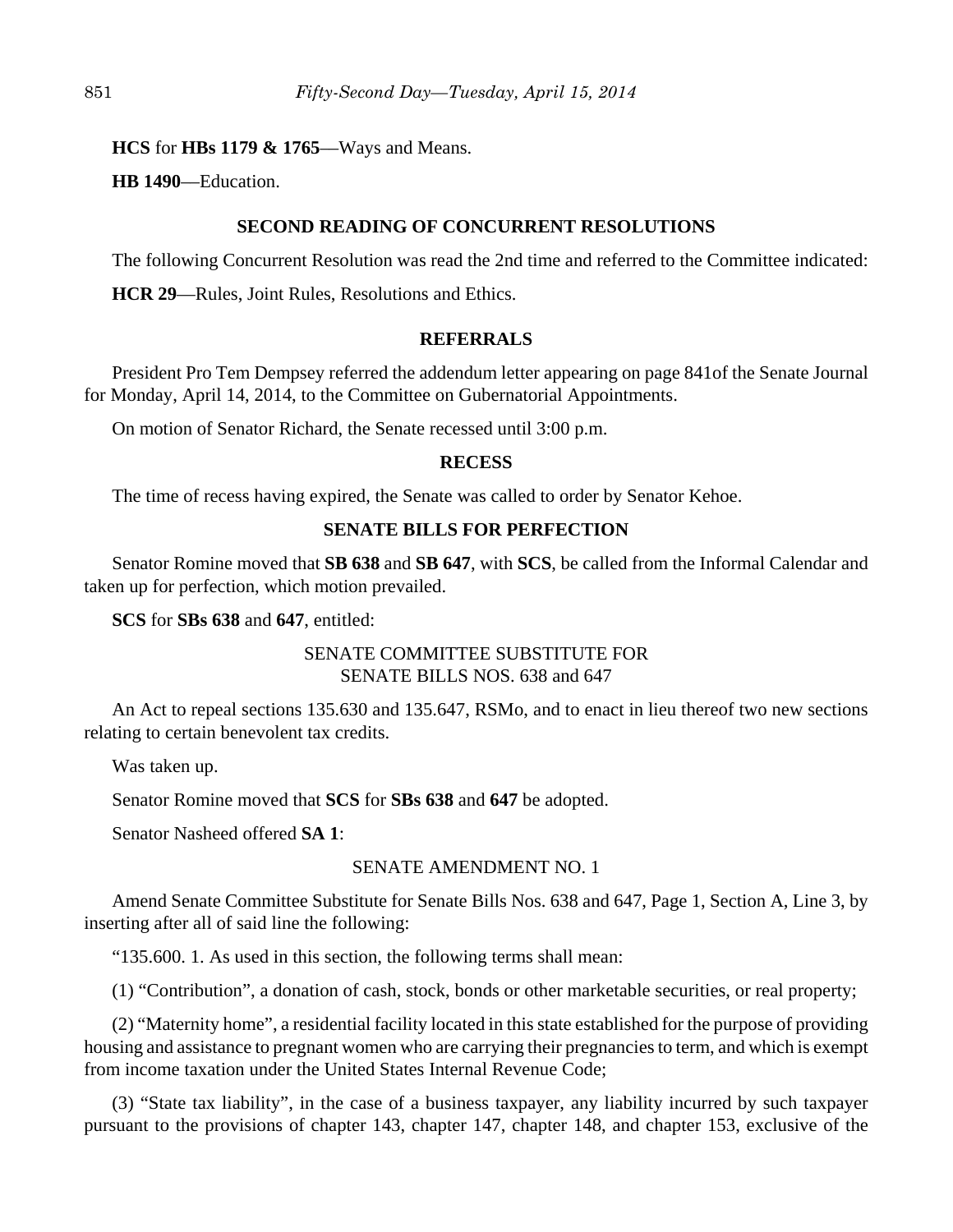provisions relating to the withholding of tax as provided for in sections 143.191 to 143.265, and related provisions, and in the case of an individual taxpayer, any liability incurred by such taxpayer pursuant to the provisions of chapter 143;

(4) "Taxpayer", a person, firm, a partner in a firm, corporation or a shareholder in an S corporation doing business in the state of Missouri and subject to the state income tax imposed by the provisions of chapter 143, including any charitable organization which is exempt from federal income tax and whose Missouri unrelated business taxable income, if any, would be subject to the state income tax imposed under chapter 143, or a corporation subject to the annual corporation franchise tax imposed by the provisions of chapter 147, or an insurance company paying an annual tax on its gross premium receipts in this state, or other financial institution paying taxes to the state of Missouri or any political subdivision of this state pursuant to the provisions of chapter 148, or an express company which pays an annual tax on its gross receipts in this state pursuant to chapter 153, or an individual subject to the state income tax imposed by the provisions of chapter 143.

2. A taxpayer shall be allowed to claim a tax credit against the taxpayer's state tax liability, in an amount equal to fifty percent of the amount such taxpayer contributed to a maternity home.

3. The amount of the tax credit claimed shall not exceed the amount of the taxpayer's state tax liability for the taxable year that the credit is claimed, and such taxpayer shall not be allowed to claim a tax credit in excess of fifty thousand dollars per taxable year. However, any tax credit that cannot be claimed in the taxable year the contribution was made may be carried over to the next four succeeding taxable years until the full credit has been claimed.

4. Except for any excess credit which is carried over pursuant to subsection 3 of this section, a taxpayer shall not be allowed to claim a tax credit unless the total amount of such taxpayer's contribution or contributions to a maternity home or homes in such taxpayer's taxable year has a value of at least one hundred dollars.

5. The director of the department of social services shall determine, at least annually, which facilities in this state may be classified as maternity homes. The director of the department of social services may require of a facility seeking to be classified as a maternity home whatever information is reasonably necessary to make such a determination. The director of the department of social services shall classify a facility as a maternity home if such facility meets the definition set forth in subsection 1 of this section.

6. The director of the department of social services shall establish a procedure by which a taxpayer can determine if a facility has been classified as a maternity home, and by which such taxpayer can then contribute to such maternity home and claim a tax credit. Maternity homes shall be permitted to decline a contribution from a taxpayer. The cumulative amount of tax credits which may be claimed by all the taxpayers contributing to maternity homes in any one fiscal year shall not exceed two million dollars **for all fiscal years ending on or before June 30, 2014, and two million five hundred thousand dollars for all fiscal years beginning on or after July 1, 2014**.

7. The director of the department of social services shall establish a procedure by which, from the beginning of the fiscal year until some point in time later in the fiscal year to be determined by the director of the department of social services, the cumulative amount of tax credits are equally apportioned among all facilities classified as maternity homes. If a maternity home fails to use all, or some percentage to be determined by the director of the department of social services, of its apportioned tax credits during this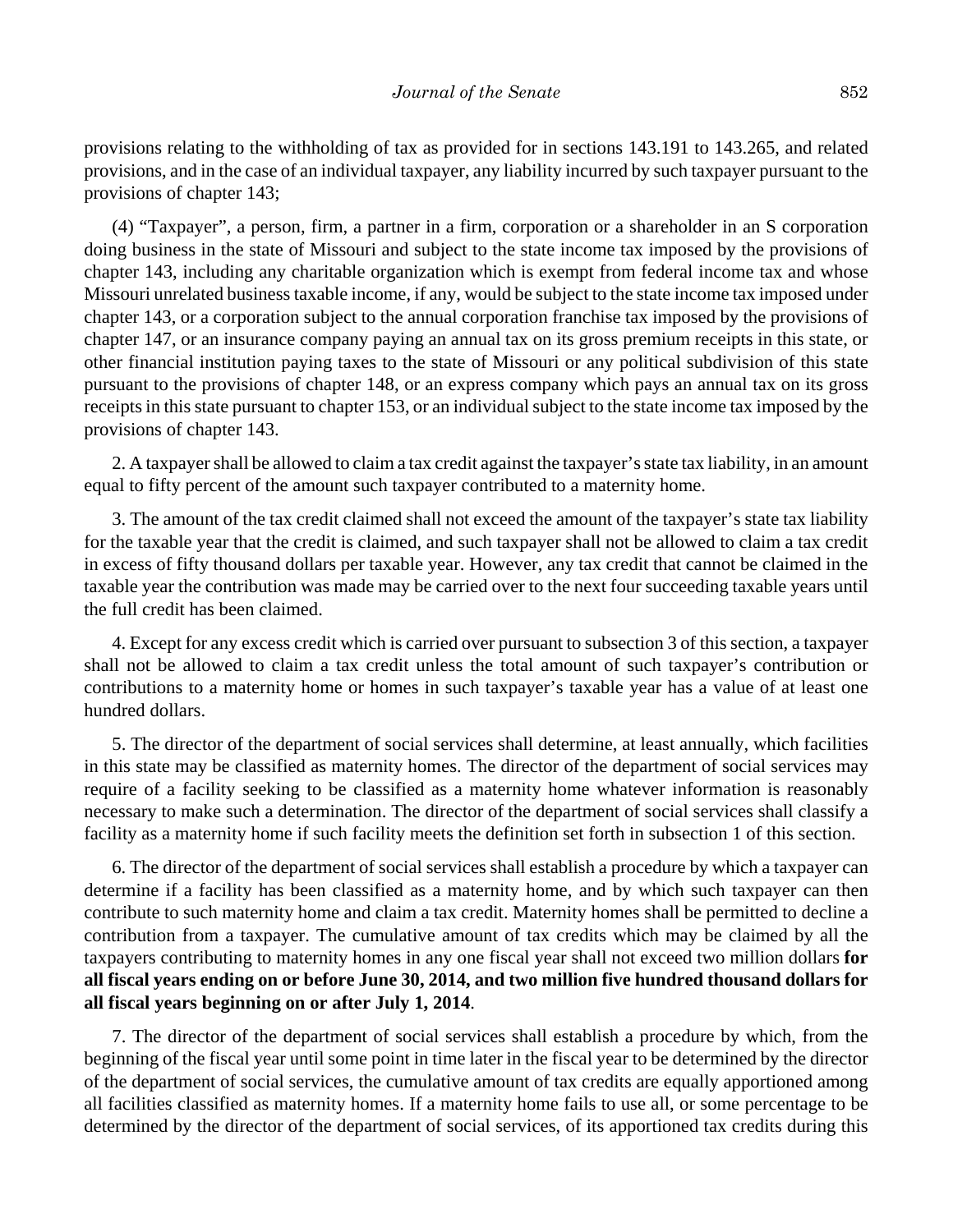predetermined period of time, the director of the department of social services may reapportion these unused tax credits to those maternity homes that have used all, or some percentage to be determined by the director of the department of social services, of their apportioned tax credits during this predetermined period of time. The director of the department of social services may establish more than one period of time and reapportion more than once during each fiscal year. To the maximum extent possible, the director of the department of social services shall establish the procedure described in this subsection in such a manner as to ensure that taxpayers can claim all the tax credits possible up to the cumulative amount of tax credits available for the fiscal year.

8. This section shall become effective January 1, 2000, and shall apply to all tax years after December 31, 1999. **No tax credits shall be issued under this section after June 30, 2020.**"; and

Further amend the title and enacting clause accordingly.

Senator Nasheed moved that the above amendment be adopted, which motion prevailed.

Senator Schaefer offered **SA 2**:

## SENATE AMENDMENT NO. 2

Amend Senate Committee Substitute for Senate Bills Nos. 638 and 647, Page 1, Section A, Line 3, by inserting after all of said line the following:

"135.460. 1. This section and sections 620.1100 and 620.1103 shall be known and may be cited as the "Youth Opportunities and Violence Prevention Act".

2. As used in this section, the term "taxpayer" shall include corporations as defined in section 143.441 or 143.471, any charitable organization which is exempt from federal income tax and whose Missouri unrelated business taxable income, if any, would be subject to the state income tax imposed under chapter 143, and individuals, individual proprietorships and partnerships.

3. A taxpayer shall be allowed a tax credit against the tax otherwise due pursuant to chapter 143, excluding withholding tax imposed by sections 143.191 to 143.265, chapter 147, chapter 148, or chapter 153 in an amount equal to thirty percent for property contributions and fifty percent for monetary contributions of the amount such taxpayer contributed to the programs described in subsection 5 of this section, not to exceed two hundred thousand dollars per taxable year, per taxpayer; except as otherwise provided in subdivision (5) of subsection 5 of this section. The department of economic development shall prescribe the method for claiming the tax credits allowed in this section. No rule or portion of a rule promulgated under the authority of this section shall become effective unless it has been promulgated pursuant to the provisions of chapter 536. All rulemaking authority delegated prior to June 27, 1997, is of no force and effect and repealed; however, nothing in this section shall be interpreted to repeal or affect the validity of any rule filed or adopted prior to June 27, 1997, if such rule complied with the provisions of chapter 536. The provisions of this section and chapter 536 are nonseverable and if any of the powers vested with the general assembly pursuant to chapter 536, including the ability to review, to delay the effective date, or to disapprove and annul a rule or portion of a rule, are subsequently held unconstitutional, then the purported grant of rulemaking authority and any rule so proposed and contained in the order of rulemaking shall be invalid and void.

4. The tax credits allowed by this section shall be claimed by the taxpayer to offset the taxes that become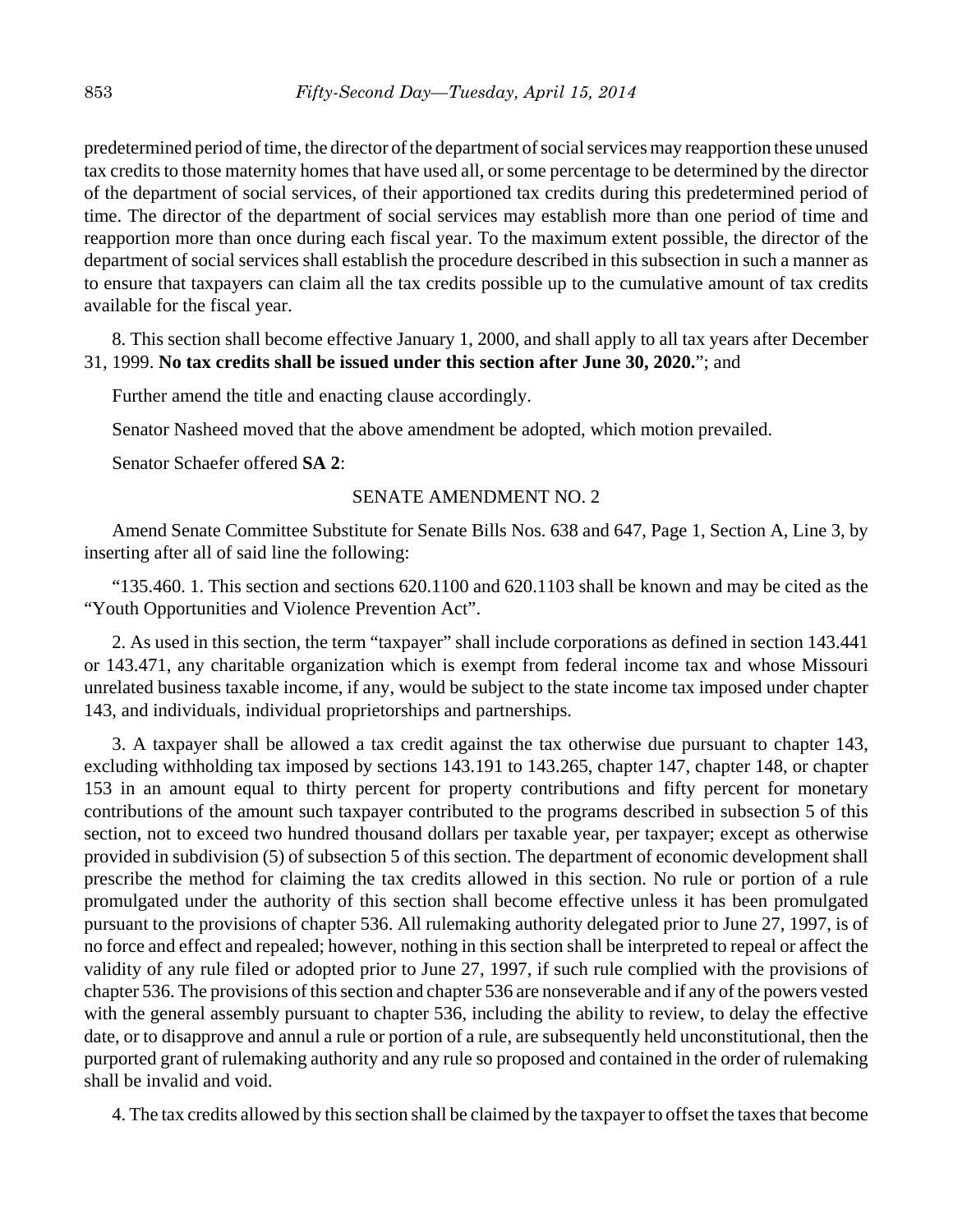due in the taxpayer's tax period in which the contribution was made. Any tax credit not used in such tax period may be carried over the next five succeeding tax periods.

5. The tax credit allowed by this section may only be claimed for monetary or property contributions to public or private programs authorized to participate pursuant to this section by the department of economic development and may be claimed for the development, establishment, implementation, operation, and expansion of the following activities and programs:

(1) An adopt-a-school program. Components of the adopt-a-school program shall include donations for school activities, seminars, and functions; school-business employment programs; and the donation of property and equipment of the corporation to the school;

(2) Expansion of programs to encourage school dropouts to reenter and complete high school or to complete a graduate equivalency degree program;

(3) Employment programs. Such programs shall initially, but not exclusively, target unemployed youth living in poverty and youth living in areas with a high incidence of crime;

(4) New or existing youth clubs or associations;

(5) Employment/internship/apprenticeship programs in business or trades for persons less than twenty years of age, in which case the tax credit claimed pursuant to this section shall be equal to one-half of the amount paid to the intern or apprentice in that tax year, except that such credit shall not exceed ten thousand dollars per person;

(6) Mentor and role model programs;

(7) Drug and alcohol abuse prevention training programs for youth;

(8) Donation of property or equipment of the taxpayer to schools, including schools which primarily educate children who have been expelled from other schools, or donation of the same to municipalities, or not-for-profit corporations or other not-for-profit organizations which offer programs dedicated to youth violence prevention as authorized by the department;

(9) Not-for-profit, private or public youth activity centers;

(10) Nonviolent conflict resolution and mediation programs;

(11) Youth outreach and counseling programs**;**

## **(12) Programs providing food to elementary and secondary school age children to take home to supplement meals during non-school hours**.

6. Any program authorized in subsection 5 of this section shall, at least annually, submit a report to the department of economic development outlining the purpose and objectives of such program, the number of youth served, the specific activities provided pursuant to such program, the duration of such program and recorded youth attendance where applicable.

7. The department of economic development shall, at least annually submit a report to the Missouri general assembly listing the organizations participating, services offered and the number of youth served as the result of the implementation of this section.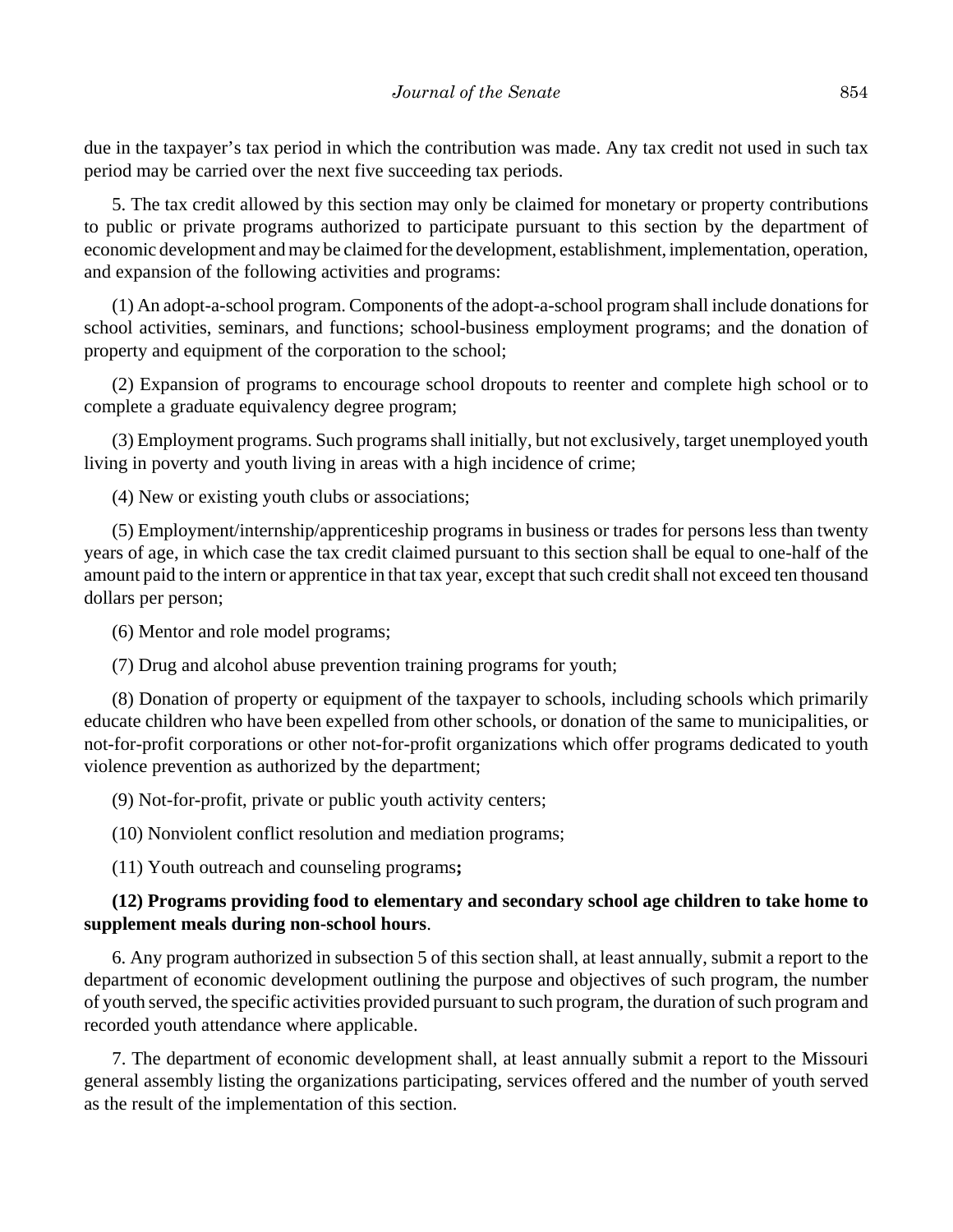8. The tax credit allowed by this section shall apply to all taxable years beginning after December 31, 1995.

9. For the purposes of the credits described in this section, in the case of a corporation described in section 143.471, partnership, limited liability company described in section 347.015, cooperative, marketing enterprise, or partnership, in computing Missouri's tax liability, such credits shall be allowed to the following:

(1) The shareholders of the corporation described in section 143.471;

(2) The partners of the partnership;

(3) The members of the limited liability company; and

(4) Individual members of the cooperative or marketing enterprise.

Such credits shall be apportioned to the entities described in subdivisions (1) and (2) of this subsection in proportion to their share of ownership on the last day of the taxpayer's tax period."; and

Further amend the title and enacting clause accordingly.

Senator Schaefer moved that the above amendment be adopted.

Senator Schaefer offered **SA 1** to **SA 2**, which was read:

SENATE AMENDMENT NO. 1 TO SENATE AMENDMENT NO. 2

Amend Senate Amendment No. 2 to Senate Committee Substitute for Senate Bills Nos. 638 and 647, Page 4, Line 5, by inserting at the end of said the line following: "**No more than five hundred thousand dollars in tax credits per fiscal year shall be issued under the provisions of this subdivision. This amount shall not apply to any other limit on the issuance of tax credits under this section.**".

Senator Schaefer moved that the above amendment be adopted, which motion prevailed.

**SA 2**, as amended, was again taken up.

Senator Schaefer moved that the above amendment be adopted, which motion prevailed.

Senator Romine moved that **SCS** for **SBs 638** and **647**, as amended, be adopted, which motion prevailed.

On motion of Senator Romine, **SCS** for **SBs 638** and **647**, as amended, was declared perfected and ordered printed.

Senator Brown moved that **SB 717** be called from the Informal Calendar and taken up for perfection, which motion prevailed.

On motion of Senator Brown, **SB 717** was declared perfected and ordered printed.

Senator Justus moved that **SB 758**, with **SS** (pending), be called from the Informal Calendar and again taken up for perfection, which motion prevailed.

**SS** for **SB 758** was again taken up.

Senator Justus offered **SA 1**: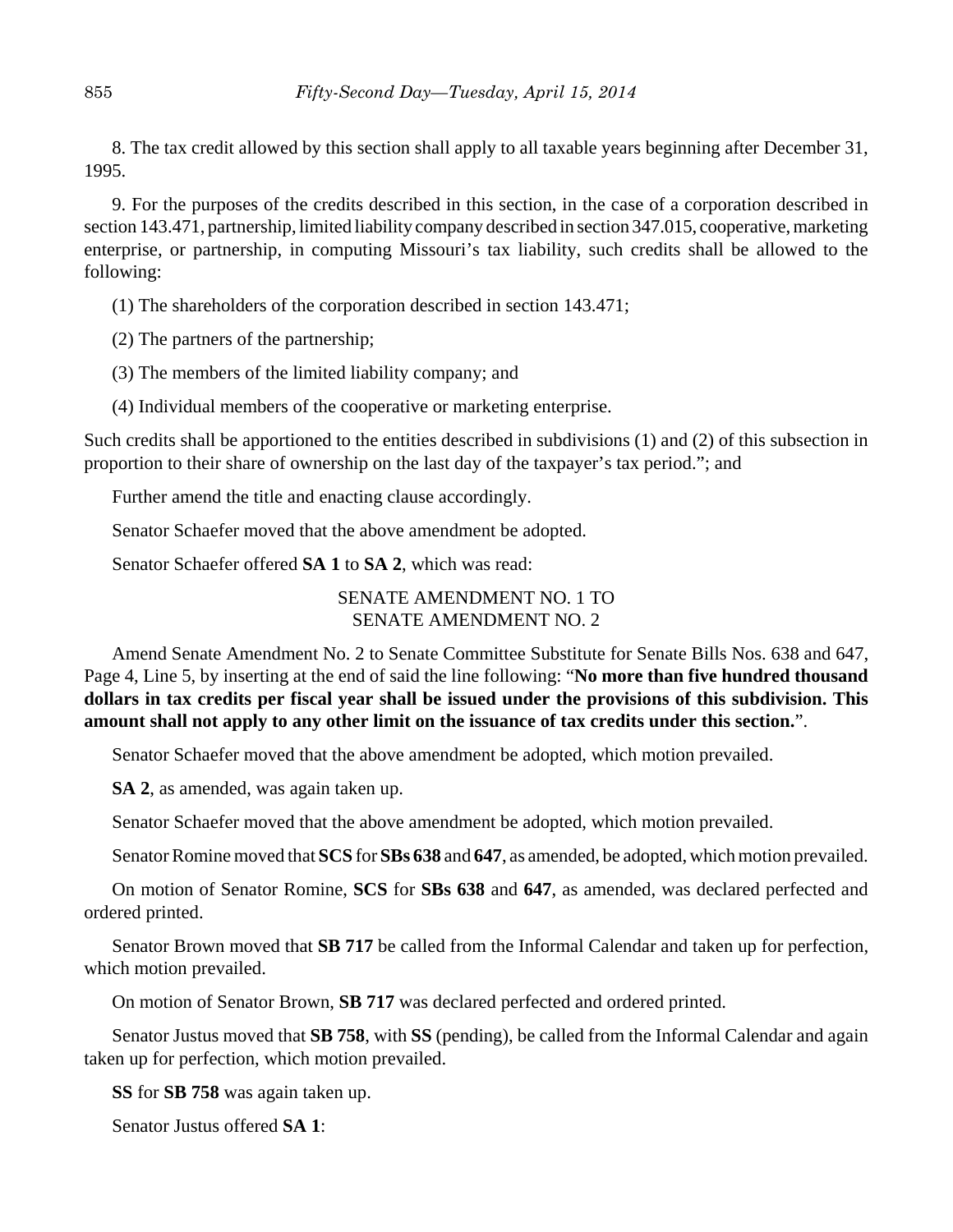#### SENATE AMENDMENT NO. 1

Amend Senate Substitute for Senate Bill No. 758, Page 4, Section 105.711, Line 8, by inserting after "subdivision" the following: "**and rural health clinics under 42 U.S.C. 1396d(l) (1)**".

Senator Justus moved that the above amendment be adopted, which motion prevailed.

Senator Justus moved that **SS** for **SB 758**, as amended, be adopted, which motion prevailed.

On motion of Senator Justus, **SS** for **SB 758**, as amended, was declared perfected and ordered printed.

Senator Kraus moved that **SB 655** be called from the Informal Calendar and taken up for perfection, which motion prevailed.

Senator Libla offered **SA 1**:

#### SENATE AMENDMENT NO. 1

Amend Senate Bill No. 655, Page 1, In the Title, Line 3, by striking the following: "who may lawfully occupy"; and

Further amend said bill, page 4, section 441.770, line 19, by inserting after all of said line the following:

"569.130. 1. A person does not commit an offense by damaging, tampering with, operating, riding in or upon, or making connection with property of another if he **or she** does so under a claim of right and has reasonable grounds to believe he **or she** has such a right.

2. The defendant shall have the burden of injecting the issue of claim of right.

**3. No person who, as a tenant, willfully or wantonly destroys, defaces, damages, impairs, or removes any part of a leased structure or dwelling unit, or the facilities, equipment, or appurtenances thereof, may inject the issue of claim of right.**"; and

Further amend the title and enacting clause accordingly.

Senator Libla moved that the above amendment be adopted, which motion prevailed.

President Pro Tem Dempsey assumed the Chair.

Senator Schmitt offered **SA 2**:

#### SENATE AMENDMENT NO. 2

Amend Senate Bill No. 655, Page 3, Section 441.500, Line 48, by inserting after all of said line the following:

"441.760. **1.** If the plaintiff has met its burden of proof for a complete eviction but the tenant successfully pleads an affirmative defense to the eviction pursuant to section 441.750, then the court shall not terminate the tenancy but shall order the immediate removal of any person who the court finds conducted the drug-related activity which was the subject of the eviction proceeding.

**2. If the plaintiff presents evidence that a person is not lawfully occupying a dwelling unit as either a tenant or a lessee, the court shall order the immediate removal of such person unlawfully occupying the dwelling unit.**"; and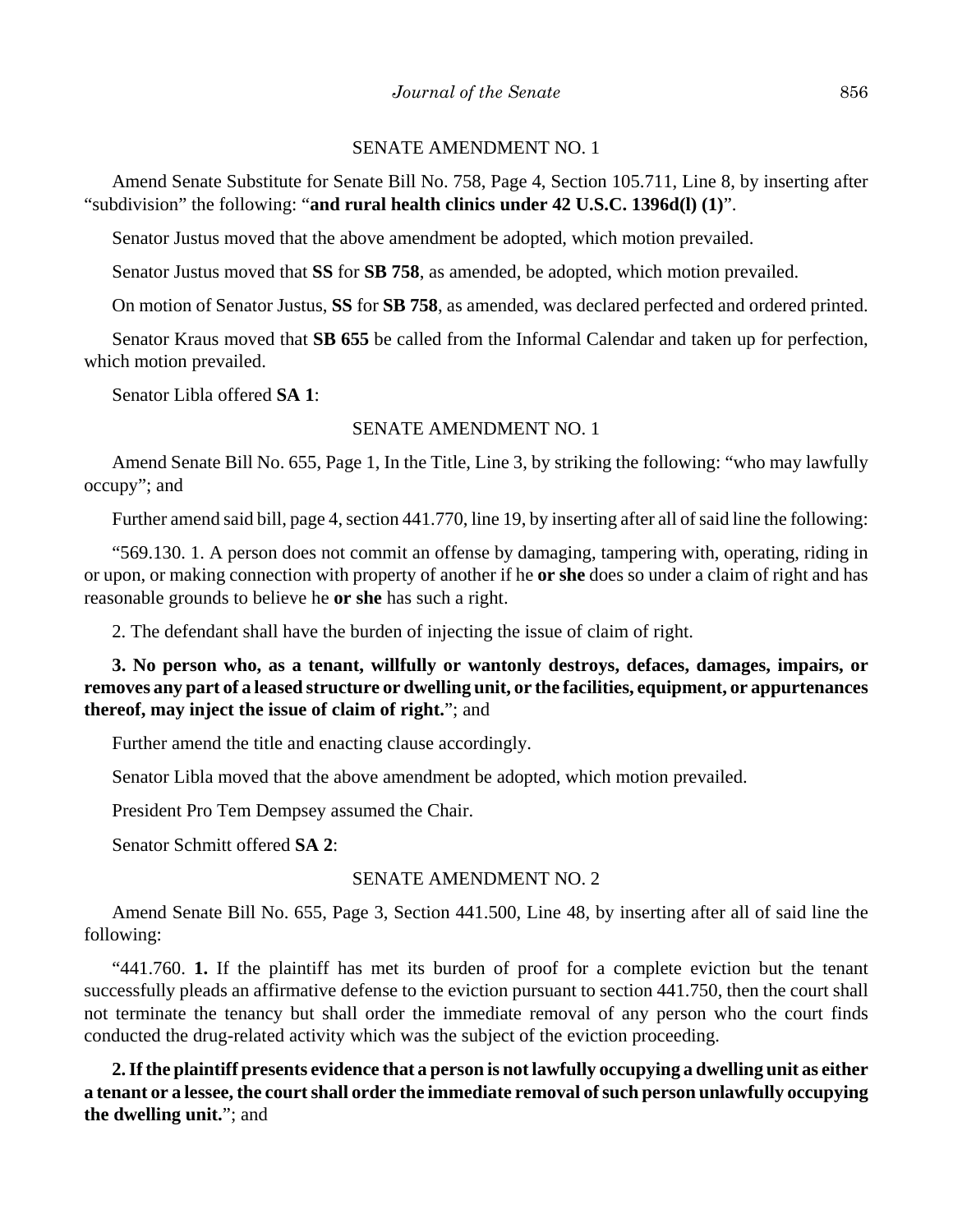Further amend the title and enacting clause accordingly.

Senator Schmitt moved that the above amendment be adopted, which motion prevailed.

On motion of Senator Kraus, **SB 655**, as amended, was declared perfected and ordered printed.

Senator Cunningham moved that **SB 860** be called from the Informal Calendar and taken up for perfection, which motion prevailed.

Senator Cunningham offered **SS** for **SB 860**, entitled:

## SENATE SUBSTITUTE FOR SENATE BILL NO. 860

An Act to repeal section 144.044, RSMo, and to enact in lieu thereof one new section relating to the sales of used manufactured homes.

Senator Cunningham moved that **SS** for **SB 860** be adopted, which motion prevailed.

On motion of Senator Cunningham, **SS** for **SB 860** was declared perfected and ordered printed.

Senator Wasson moved that **SB 841**, with **SCS**, be called from the Informal Calendar and taken up for perfection, which motion prevailed.

**SCS** for **SB 841**, entitled:

## SENATE COMMITTEE SUBSTITUTE FOR SENATE BILL NO. 841

An Act to repeal sections 407.925, 407.926, 407.927, 407.929, 407.931, 407.933, and 407.934, RSMo, and to enact in lieu thereof seven new sections relating to alternative nicotine or vapor products, with penalty provisions.

Was taken up.

Senator Wasson moved that **SCS** for **SB 841** be adopted.

Senator Wasson offered **SS** for **SCS** for **SB 841**, entitled:

## SENATE SUBSTITUTE FOR SENATE COMMITTEE SUBSTITUTE FOR SENATE BILL NO. 841

An Act to repeal sections 407.925, 407.926, 407.927, 407.929, 407.931, 407.933, and 407.934, RSMo, and to enact in lieu thereof seven new sections relating to alternative nicotine or vapor products, with penalty provisions.

Senator Wasson moved that **SS** for **SCS** for **SB 841** be adopted.

At the request of Senator Wasson, **SB 841**, with **SCS** and **SS** for **SCS** (pending), was placed on the Informal Calendar.

Senator Schmitt moved that **SB 786** be called from the Informal Calendar and taken up for perfection, which motion prevailed.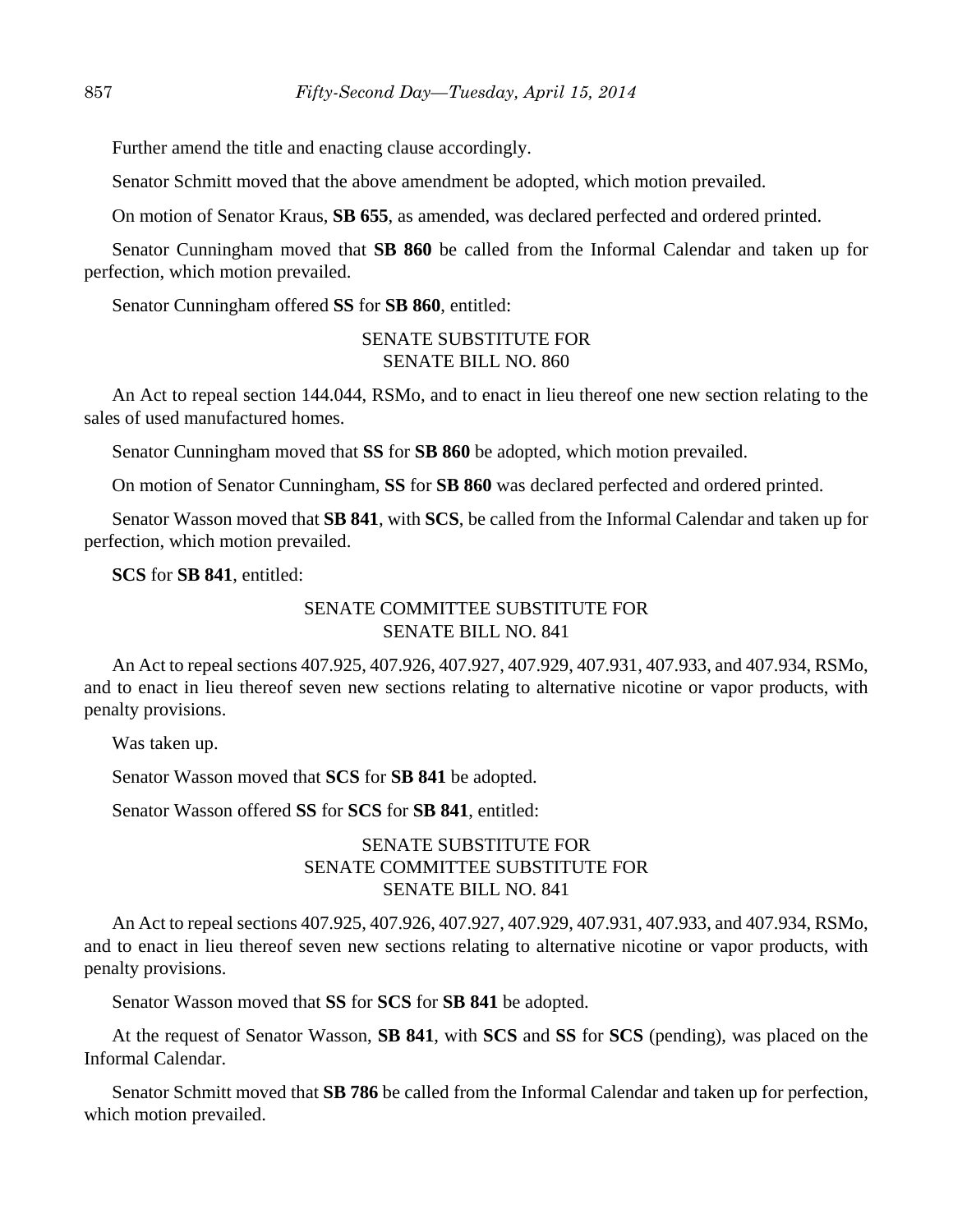On motion of Senator Schmitt, **SB 786** was declared perfected and ordered printed.

Senator Kehoe moved that **SB 891** be called from the Informal Calendar and taken up for perfection, which motion prevailed.

On motion of Senator Kehoe, **SB 891** was declared perfected and ordered printed.

Senator Dixon moved that **SB 824**, with **SCS**, be called from the Informal Calendar and taken up for perfection, which motion prevailed.

**SCS** for **SB 824**, entitled:

## SENATE COMMITTEE SUBSTITUTE FOR SENATE BILL NO. 824

An Act to repeal sections 1.020, 56.010, 56.060, 56.067, 56.265, 56.363, 56.430, 56.805, 56.807, 56.816, and 211.411, RSMo, and to enact in lieu thereof thirteen new sections relating to prosecuting attorneys.

Was taken up.

Senator Dixon moved that **SCS** for **SB 824** be adopted, which motion prevailed.

On motion of Senator Dixon, **SCS** for **SB 824** was declared perfected and ordered printed.

Senator Kraus moved that **SB 599**, with **SCS** and **SA 2** (pending), be called from the Informal Calendar and again taken up for perfection, which motion prevailed.

At the request of Senator Holsman, **SA 2** was withdrawn.

Senator Kraus offered **SS** for **SCS** for **SB 599**, entitled:

## SENATE SUBSTITUTE FOR SENATE COMMITTEE SUBSTITUTE FOR SENATE BILL NO. 599

An Act to amend chapter 43, RSMo, by adding thereto one new section relating to automated license plate reader systems, with penalty provisions.

Senator Kraus moved that **SS** for **SCS** for **SB 599** be adopted, which motion prevailed.

On motion of Senator Kraus, **SS** for **SCS** for **SB 599** was declared perfected and ordered printed.

Senator Keaveny moved that **SB 538** be called from the Informal Calendar and taken up for perfection, which motion prevailed.

At the request of Senator Keaveny, **SB 538** was placed on the Informal Calendar.

Senator Romine moved that **SB 642**, with **SCS**, be called from the Informal Calendar and taken up for perfection, which motion prevailed.

**SCS** for **SB 642**, entitled:

## SENATE COMMITTEE SUBSTITUTE FOR SENATE BILL NO. 642

An Act to repeal sections 444.772 and 444.773, RSMo, and to enact in lieu thereof two new sections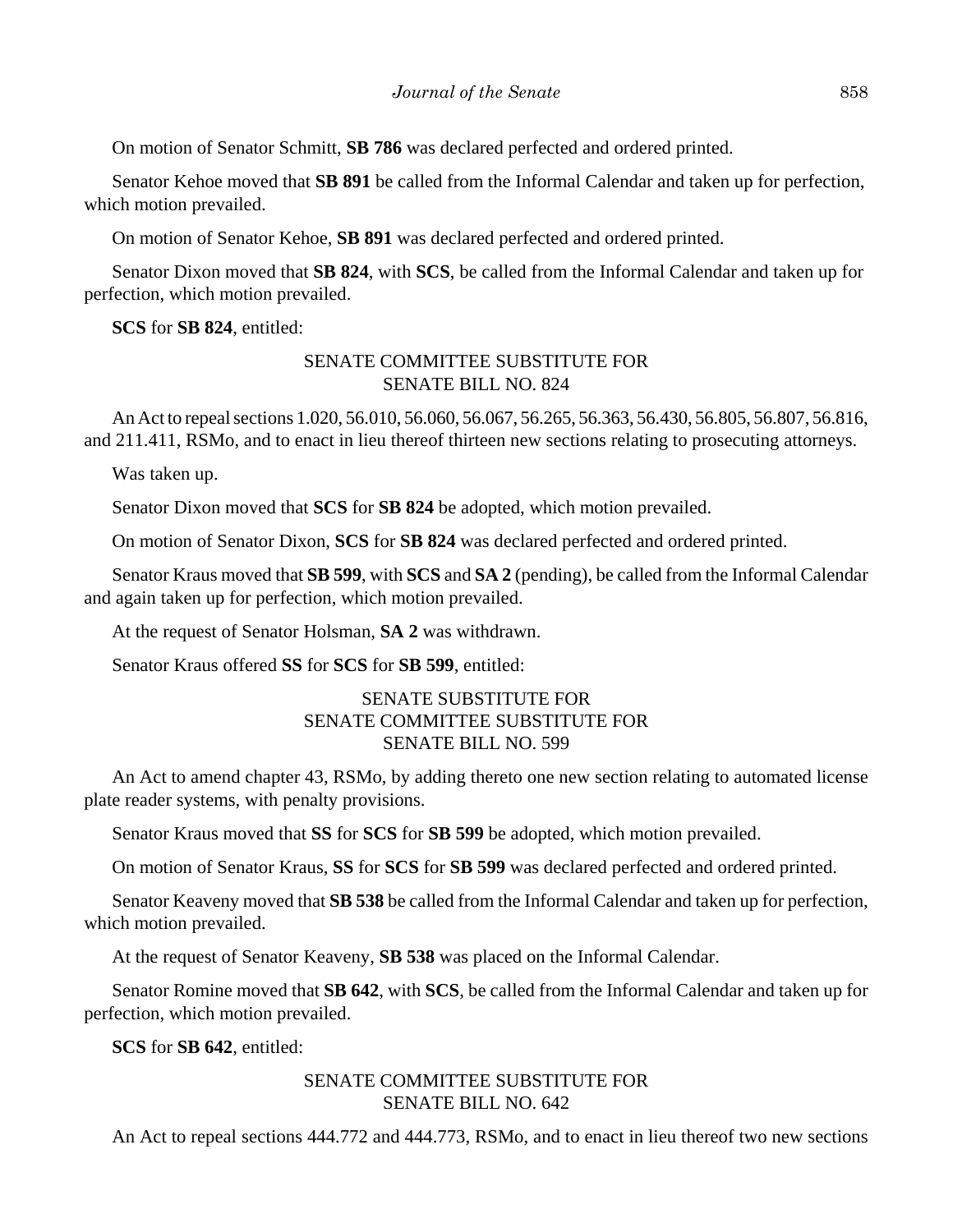relating to surface mining.

Was taken up.

Senator Romine moved that **SCS** for **SB 642** be adopted.

Senator Romine offered **SA 1**:

#### SENATE AMENDMENT NO. 1

Amend Senate Committee Substitute for Senate Bill No. 642, Page 4, Section 444.772, Lines 107-108, by striking said lines and inserting in lieu thereof the following: "proposed mine plan area**] whose property is:**

**(1) Within two thousand six hundred forty feet, or one-half mile from the border of the proposed mine plan area; and**

**(2) Adjacent to the proposed mine plan area, land upon which the mine plan area is located, or adjacent land having a legal relationship with either the applicant or the owner of the land upon which the mine plan area is located**.

The notice shall include".

Senator Romine moved that the above amendment be adopted, which motion prevailed.

Senator Romine moved that **SCS** for **SB 642**, as amended, be adopted, which motion prevailed.

On motion of Senator Romine, **SCS** for **SB 642**, as amended, was declared perfected and ordered printed.

Senator Emery moved that **SB 641** be taken up for perfection, which motion prevailed.

At the request of Senator Emery, **SB 641** was placed on the Informal Calendar.

Senator Schmitt moved that **SB 869** be taken up for perfection, which motion prevailed.

Senator Schmitt offered **SS** for **SB 869**, entitled:

## SENATE SUBSTITUTE FOR SENATE BILL NO. 869

An Act to repeal sections 453.073 and 453.074, RSMo, and to enact in lieu thereof two new sections relating to adoption subsidies.

Senator Schmitt moved that **SS** for **SB 869** be adopted, which motion prevailed.

On motion of Senator Schmitt, **SS** for **SB 869** was declared perfected and ordered printed.

Senator Pearce moved that **SB 494** be taken up for perfection, which motion prevailed.

Senator Pearce offered **SS** for **SB 494**, entitled:

## SENATE SUBSTITUTE FOR SENATE BILL NO. 494

An Act to repeal sections 160.254 and 173.250, RSMo, and to enact in lieu thereof two new sections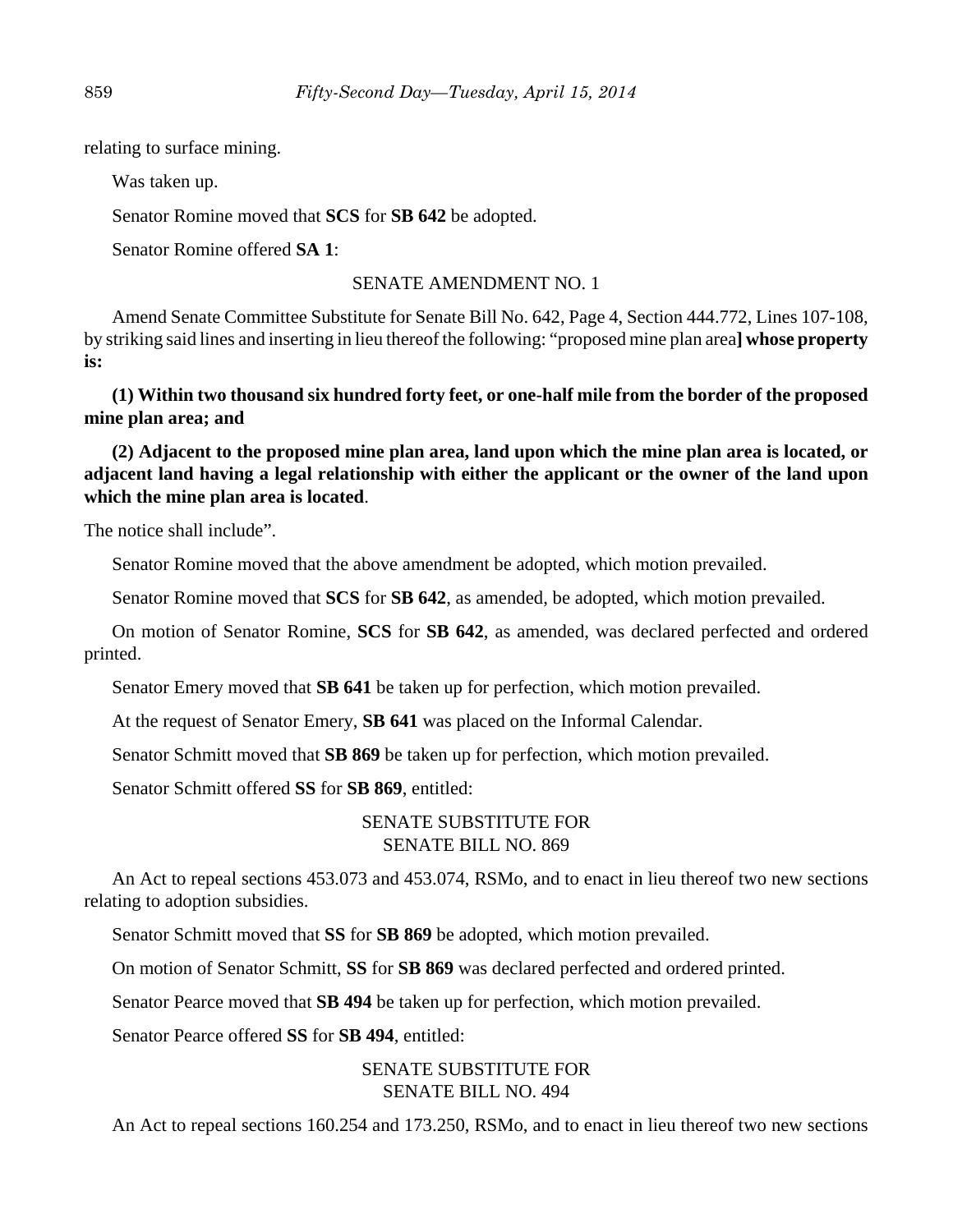relating to higher education.

Senator Pearce moved that **SS** for **SB 494** be adopted.

At the request of Senator Pearce, **SB 494**, with **SS** (pending), was placed on the Informal Calendar.

## **REPORTS OF STANDING COMMITTEES**

Senator Richard, Chairman of the Committee on Rules, Joint Rules, Resolutions and Ethics, submitted the following reports:

Mr. President: Your Committee on Rules, Joint Rules, Resolutions and Ethics, after examination of **HB 1633**, respectfully requests that it be removed from the Senate Consent Calendar in accordance with the provisions of Senate Rule 45.

Also,

Mr. President: Your Committee on Rules, Joint Rules, Resolutions and Ethics, after examination of **HCS** for **HB 1300**, respectfully requests that it be removed from the Senate Consent Calendar in accordance with the provisions of Senate Rule 45.

Also,

Mr. President: Your Committee on Rules, Joint Rules, Resolutions and Ethics, after examination of **HCS** for **HB 1389**, respectfully requests that it be removed from the Senate Consent Calendar in accordance with the provisions of Senate Rule 45.

Also,

Mr. President: Your Committee on Rules, Joint Rules, Resolutions and Ethics, after examination of **HB 1206**, respectfully requests that it be removed from the Senate Consent Calendar in accordance with the provisions of Senate Rule 45.

Also,

Mr. President: Your Committee on Rules, Joint Rules, Resolutions and Ethics, to which were referred **SCS** for **SB 704**; **SB 842**; **SB 844**; **SS** for **SCS** for **SB 850**; **SCS** for **SB 852**; **SCS** for **SB 873**; and **SB 992**, begs leave to report that it has examined the same and finds that the bills have been truly perfected and that the printed copies furnished the Senators are correct.

#### **REFERRALS**

President Pro Tem Dempsey referred **SB 844** and **SS** for **SCS** for **SB 850** to the Committee on Governmental Accountability and Fiscal Oversight.

#### **REPORTS OF STANDING COMMITTEES**

Senator Wasson, Chairman of the Committee on Financial and Governmental Organizations and Elections, submitted the following reports:

Mr. President: Your Committee on Financial and Governmental Organizations and Elections, to which was referred **HB 1270**, begs leave to report that it has considered the same and recommends that the Senate Committee Substitute, hereto attached, do pass and be placed on the Consent Calendar.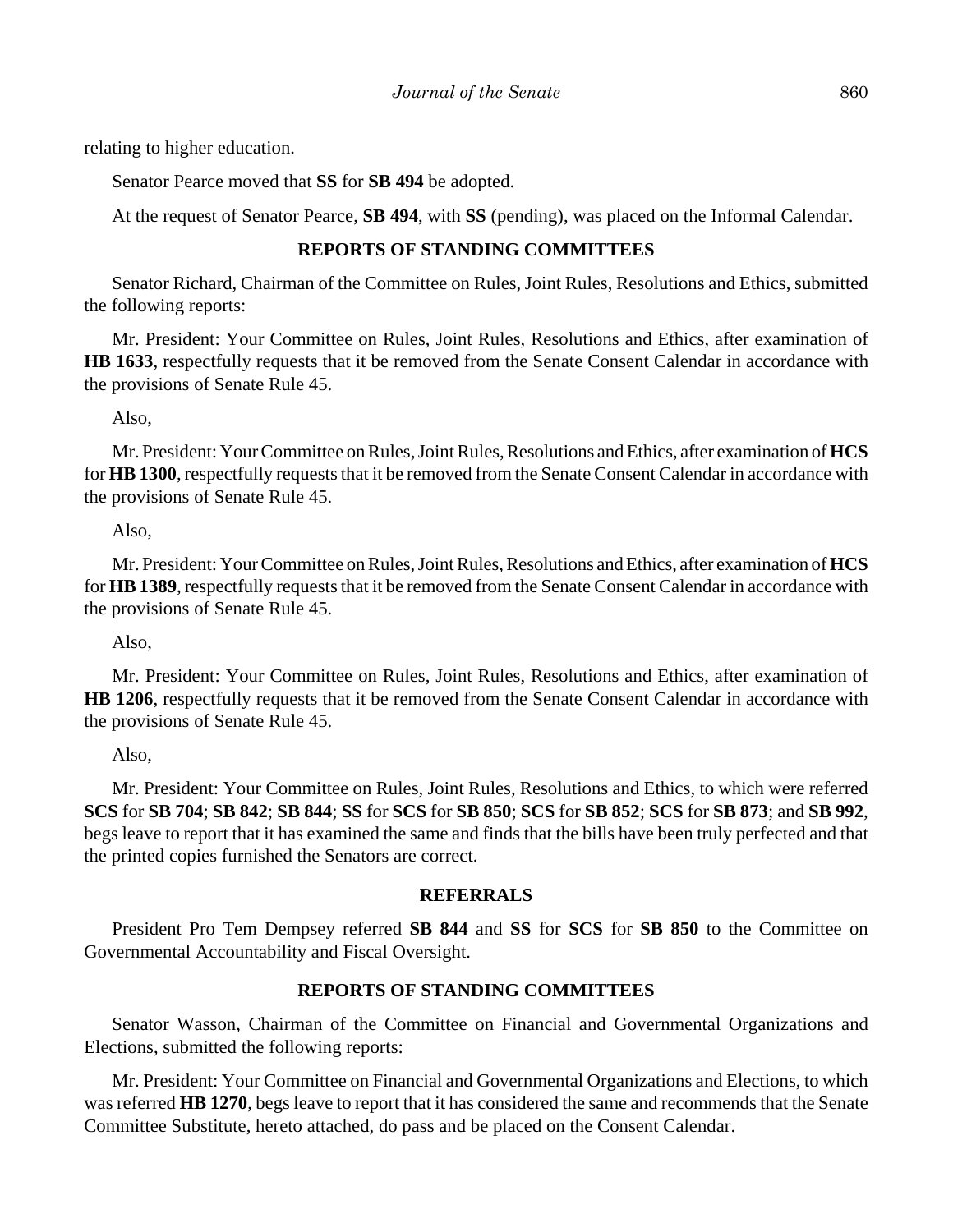Also,

Mr. President: Your Committee on Financial and Governmental Organizations and Elections, to which was referred **HB 1968**, begs leave to report that it has considered the same and recommends that the Senate Committee Substitute, hereto attached, do pass and be placed on the Consent Calendar.

Senator Dixon, Chairman of the Committee on the Judiciary and Civil and Criminal Jurisprudence, submitted the following report:

Mr. President: Your Committee on the Judiciary and Civil and Criminal Jurisprudence, to which was referred **HB 1245**, begs leave to report that it has considered the same and recommends that the bill do pass and be placed on the Consent Calendar.

Senator Brown, Chairman of the Committee on Veterans' Affairs and Health, submitted the following reports:

Mr. President: Your Committee on Veterans' Affairs and Health, to which was referred **HCS** for **HB 1510**, begs leave to report that it has considered the same and recommends that the bill do pass and be placed on the Consent Calendar.

Also,

Mr. President: Your Committee on Veterans' Affairs and Health, to which was referred **HB 1656**, begs leave to report that it has considered the same and recommends that the bill do pass and be placed on the Consent Calendar.

Also,

Mr. President: Your Committee on Veterans' Affairs and Health, to which was referred **HB 1724**, begs leave to report that it has considered the same and recommends that the bill do pass and be placed on the Consent Calendar.

Senator Lamping, Chairman of the Committee on Seniors, Families and Pensions, submitted the following reports:

Mr. President: Your Committee on Seniors, Families and Pensions, to which was referred **HB 1301**, begs leave to report that it has considered the same and recommends that the bill do pass and be placed on the Consent Calendar.

Also,

Mr. President: Your Committee on Seniors, Families and Pensions, to which was referred **HCS** for **HB 1217**, begs leave to report that it has considered the same and recommends that the Senate Committee Substitute, hereto attached, do pass and be placed on the Consent Calendar.

Also,

Mr. President: Your Committee on Seniors, Families and Pensions, to which was referred **HB 1835**, begs leave to report that it has considered the same and recommends that the bill do pass and be placed on the Consent Calendar.

Also,

Mr. President: Your Committee on Seniors, Families and Pensions, to which was referred **HB 1184**,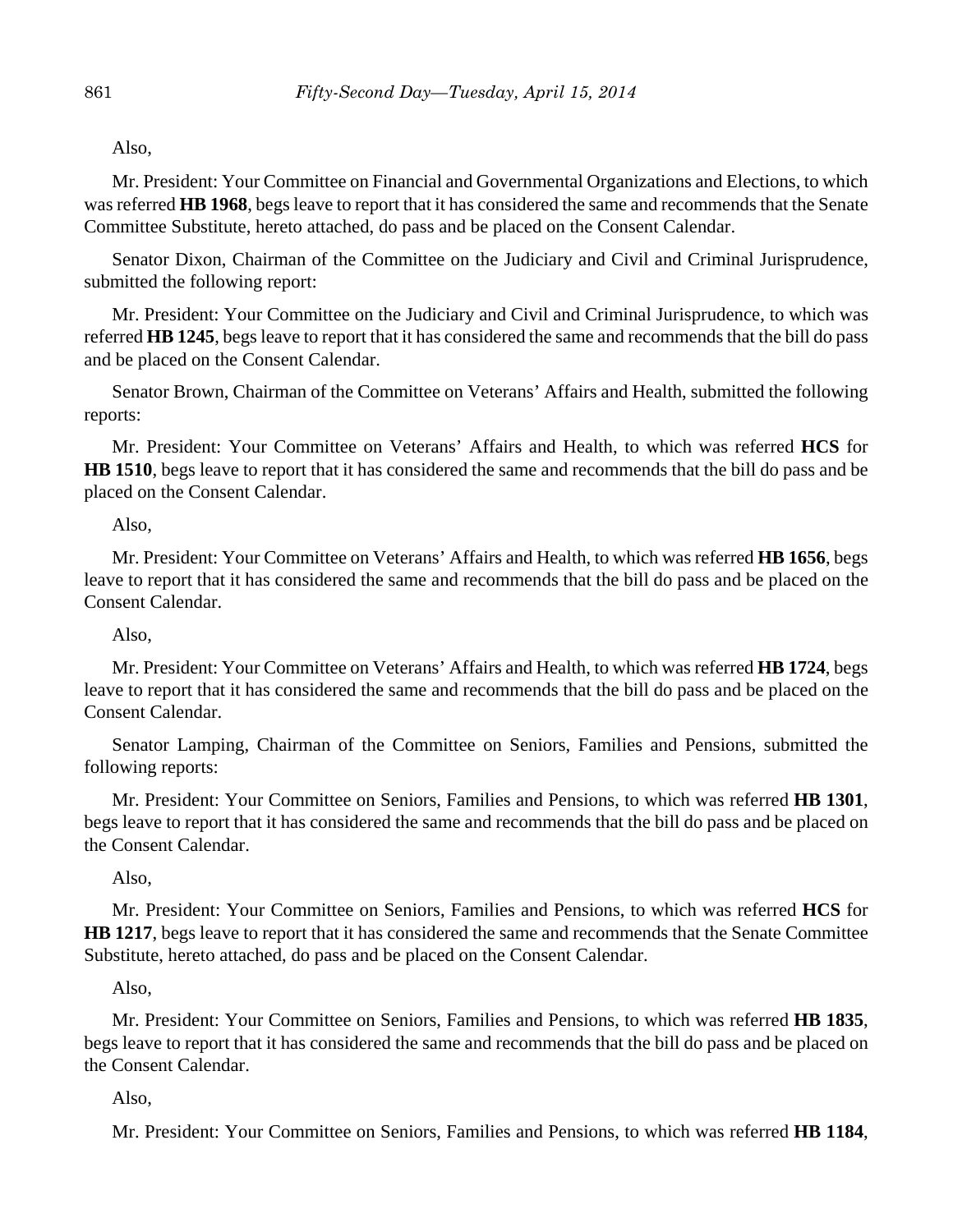begs leave to report that it has considered the same and recommends that the bill do pass and be placed on the Consent Calendar.

Also,

Mr. President: Your Committee on Seniors, Families and Pensions, to which was referred **HB 1064**, begs leave to report that it has considered the same and recommends that the bill do pass and be placed on the Consent Calendar.

Senator Cunningham, Chairman of the Committee on Governmental Accountability and Fiscal Oversight, submitted the following reports:

Mr. President: Your Committee on Governmental Accountability and Fiscal Oversight, to which was referred **HB 1081**, begs leave to report that it has considered the same and recommends that the bill do pass and be placed on the Consent Calendar.

Also,

Mr. President: Your Committee on Governmental Accountability and Fiscal Oversight, to which was referred **HCS** for **HB 1090**, begs leave to report that it has considered the same and recommends that the bill do pass and be placed on the Consent Calendar.

Also,

Mr. President: Your Committee on Governmental Accountability and Fiscal Oversight, to which was referred **HB 1791**, begs leave to report that it has considered the same and recommends that the Senate Committee Substitute, hereto attached, do pass and be placed on the Consent Calendar.

#### **RESOLUTIONS**

Senator Nasheed offered Senate Resolution No. 1847, regarding Martin Luther Mathews, which was adopted.

Senator Parson offered Senate Resolution No. 1848, regarding Brianna Becker, Bolivar, which was adopted.

Senator Pearce offered Senate Resolution No. 1849, regarding the Fiftieth Anniversary of the Lutheran Good Shepherd Home, Concordia, which was adopted.

Senator Romine offered Senate Resolution No. 1850, regarding Carolyn A. Meade, which was adopted.

Senator Romine offered Senate Resolution No. 1851, regarding Linda Roth, which was adopted.

Senator Romine offered Senate Resolution No. 1852, regarding Gary Bierman, which was adopted.

Senator Romine offered Senate Resolution No. 1853, regarding Janet Braun, which was adopted.

Senator Holsman offered Senate Resolution No. 1854, regarding the Sixtieth Anniversary of Jasper's Restaurant, Kansas City, which was adopted.

Senator Pearce offered Senate Resolution No. 1855, regarding Dr. James B. Staab, which was adopted.

Senator Schmitt offered Senate Resolution No. 1856, regarding Long Elementary School, Lindbergh School District, which was adopted.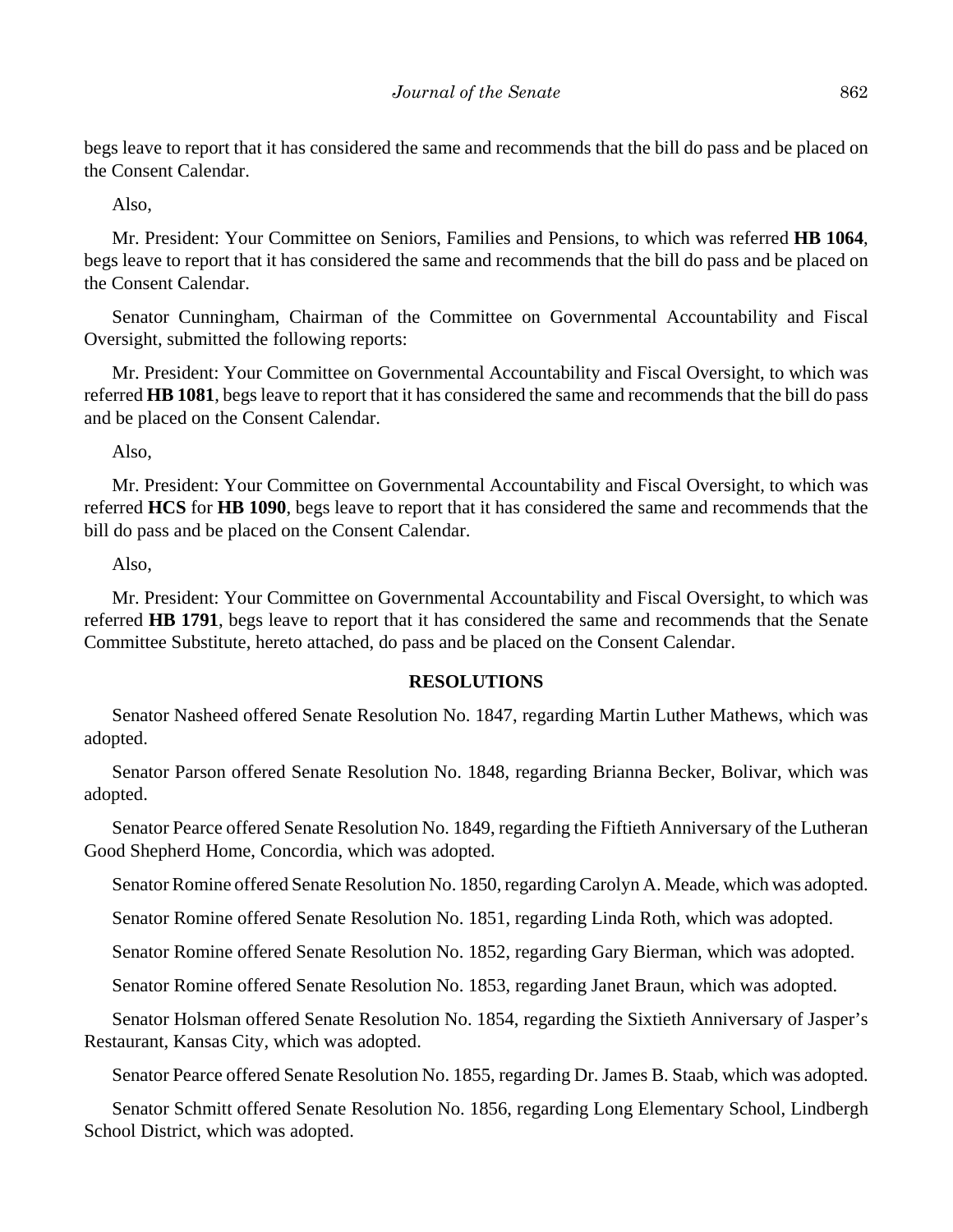Senator Schmitt offered Senate Resolution No. 1857, regarding North Glendale Elementary School, Kirkwood, which was adopted.

Senator Schmitt offered Senate Resolution No. 1858, regarding Concord Elementary School, Lindbergh School District, which was adopted.

Senator Schmitt offered Senate Resolution No. 1859, regarding Alexander Timothy Hammon, St. Louis, which was adopted.

Senator Schmitt offered Senate Resolution No. 1860, regarding Joseph Frisella, Saint Louis, which was adopted.

Senator Schmitt offered Senate Resolution No. 1861, regarding Herbert Frederick Mahler, Fenton, which was adopted.

## **INTRODUCTIONS OF GUESTS**

Senator Parson introduced to the Senate, Debra Simaitis and representatives of Missouri Organ Donor Program.

Senator Chappelle-Nadal introduced to the Senate, representatives of Express Scripts, Inc., St. Louis.

Senator Parson introduced to the Senate, Director Richard Kaszak and six students from Agape Boarding School, Stockton.

Senator Kehoe introduced to the Senate, parents, teachers Shelle Sandbothe and Becky Wingrath; Alexa Lamb, Jacie Buschjost and thirty-five fourth grade students from St. Stanislaus School, Wardsville.

Senator Nasheed introduced to the Senate, Martin Luther Mathews, St. Louis.

On behalf of Senator Pearce, the President introduced to the Senate, Mayor Mike Wright, Ron Brohammer, Marilyn Odell, Rebecca Hoeflicker, Natalie Lamar, Becky Treccariche, Jim Carter, Linda Emley, Nathan Preston, Christal Milligan, Vickie McGinnis, Chastidy Loftin, Brad Hogan, Bill Purcell and Peggy McGaugh, representatives of Richmond Chamber Day.

Senator Romine introduced to the Senate, students from St. Paul Lutheran School, Farmington.

On behalf of Senator Pearce, the President introduced to the Senate, leaders Amanda Reid and Bill Angel, and members Colton Howard, Lori Jeffery, Alyssa Richardson, Michaela Schmoeger, Ethan Weber, Kailey Bales, Rachael Rodenberg and Martha Cowherd, Lafayette County FFA.

Senator Dixon introduced to the Senate, teacher Marilyn Broaddus and twenty-five fourth grade students from Greenwood Laboratory School, Springfield.

Senator Munzlinger introduced to the Senate, teacher Robin Gebhardt and thirty-six fourth grade students from Salisbury Elementary School.

Senator Chappelle-Nadal introduced to the Senate, Laura Eikerenkoetter-Barnes, St. Louis County.

Senator Lamping introduced to the Senate, students from St. Monica School, Creve Coeur.

Senator Pearce introduced to the Senate, David and Margaret Kesinger, Warrensburg.

Senator Keaveny introduced to the Senate, his son, Joseph M. Keaveny and Larry Davis, Springfield.

On motion of Senator Richard, the Senate adjourned under the rules.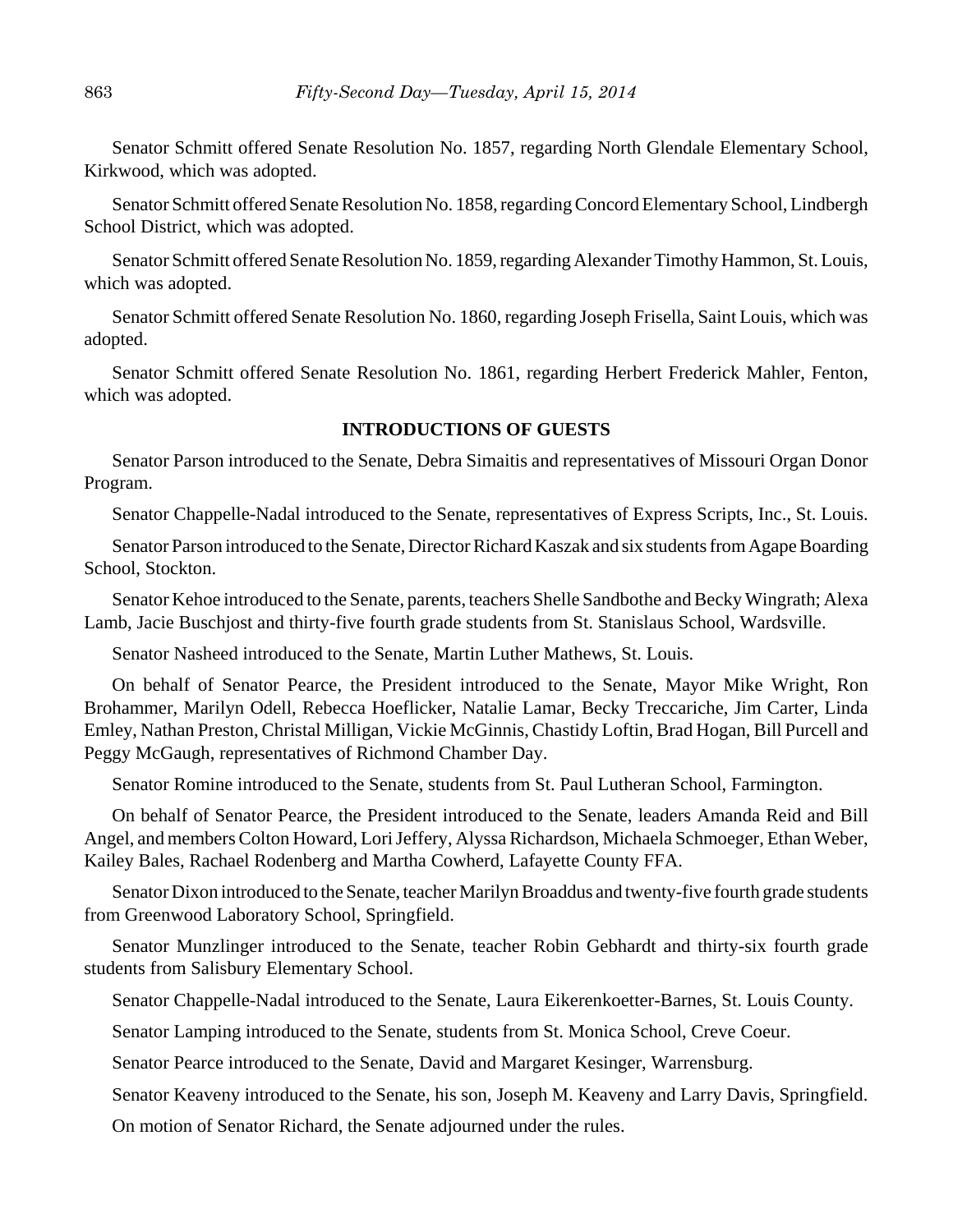*Journal of the Senate* 864

# SENATE CALENDAR \_\_\_\_\_\_

## FIFTY-THIRD DAY–WEDNESDAY, APRIL 16, 2014 \_\_\_\_\_\_

#### FORMAL CALENDAR

## HOUSE BILLS ON SECOND READING

HB 1144-White, et al HCS for HB 1918

HB 1539-Kelley (127), et al

#### THIRD READING OF SENATE BILLS

SS for SCS for SB 666-Schmitt (In Fiscal Oversight) SS for SB 575-Dixon (In Fiscal Oversight) SCS for SB 704-Lager SB 842-Parson

SB 844-Dixon (In Fiscal Oversight) SS for SCS for SB 850-Munzlinger (In Fiscal Oversight) SCS for SB 852-Schmitt SCS for SB 873-Brown SB 992-Dempsey

## SENATE BILLS FOR PERFECTION

 1. SB 912-Wasson and Justus, with SCS 2. SB 896-Wallingford, with SCS 3. SB 888-Parson, with SCS 4. SB 964-Lager

5. SB 770-Wallingford, with SCS

6. SB 884-Wallingford and Sater

 7. SB 958-Nieves 8. SB 858-Kraus 9. SB 669-Schaaf 10. SB 821-Schaefer

- 11. SB 823-Dixon, et al, with SCS
- 12. SB 973-Brown

## HOUSE BILLS ON THIRD READING

- 1. HB 1495-Torpey and Hicks, with SCS (Dixon) (In Fiscal Oversight)
- 2. HCS for HB 1501 (Schmitt) (In Fiscal Oversight)
- 3. HJR 72-Richardson, et al (Silvey) (In Fiscal Oversight)
- 4. HCS for HB 1218 (Wasson)
- 5. HCS for HJR 47 (Kraus) (In Fiscal Oversight)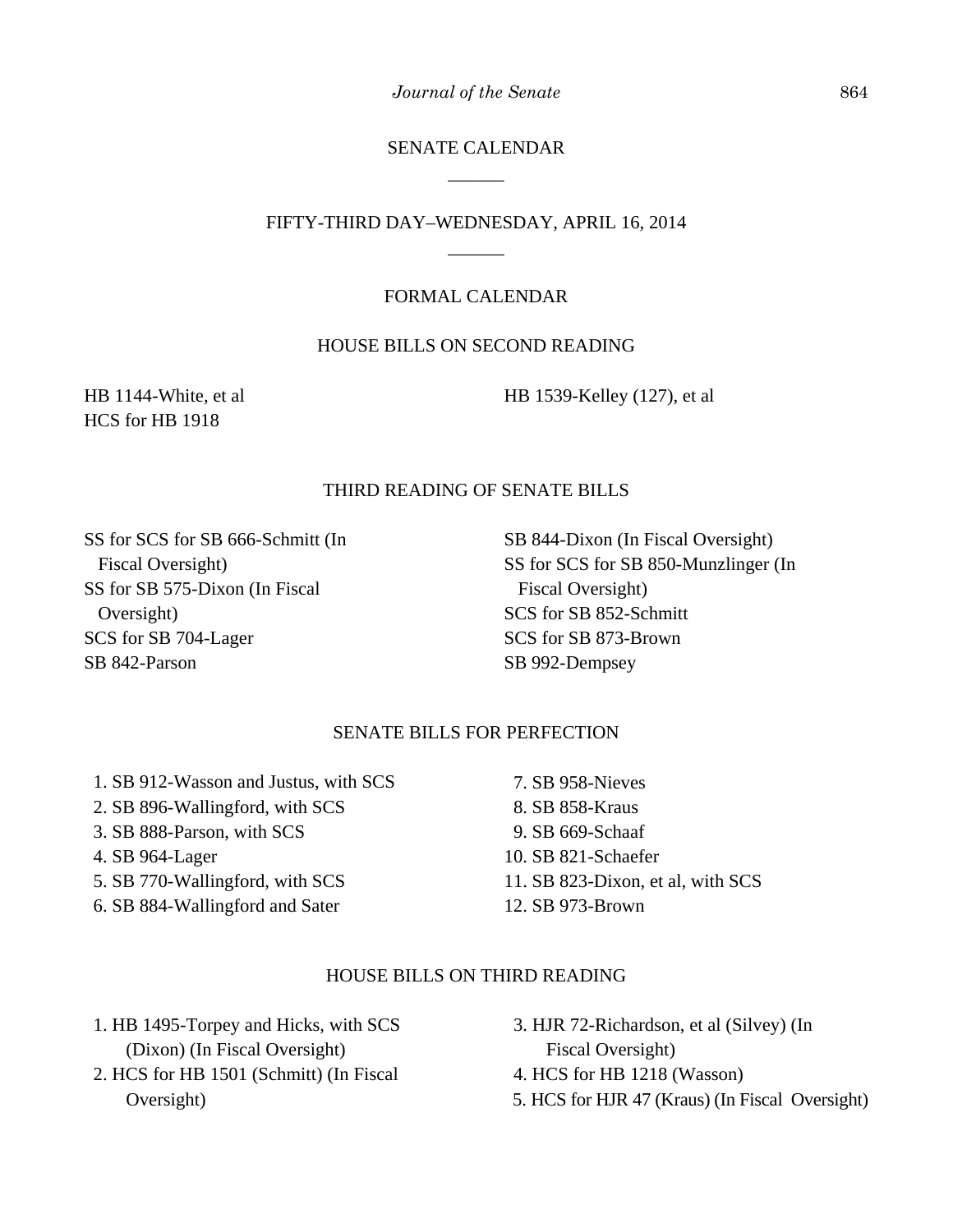- 6. HB 1361-Gosen and Wieland (Parson)
- 7. HCS for HB 1079 (Parson)
- 8. HCS for HB 1295, with SCS (Kraus) (In Fiscal Oversight)

 9. HB 2029-Cierpiot (Nieves) (In Fiscal Oversight) 10. HCS for HRB 1298 (Lager)

#### INFORMAL CALENDAR

#### SENATE BILLS FOR PERFECTION

SB 490-Lager and Kehoe, with SCS SB 494-Pearce, with SS (pending) SB 501-Keaveny SB 518-Sater, with SCS, SA 2 & SA 1 to SA 2 (pending) SB 519-Sater, with SS & SA 1 (pending) SB 538-Keaveny and Holsman SS for SB 543-Munzlinger SB 550-Sater, with SCS SB 553-Emery, with SCS (pending) SB 555-Nasheed, with SS & SA 1 (pending) SB 566-Sifton SB 573-Munzlinger, with SCS SB 578-Kraus SB 589-Brown, with SCS, SA 2 & SA 1 to SA 2 (pending) SB 617-Parson, with SCS SB 634-Parson, with SCS SB 641-Emery SB 644-LeVota SB 659-Wallingford, with SCS SB 663-Munzlinger, with SCS SB 671-Sater SB 692-Wasson, with SA 1 (pending) SB 712-Walsh, with SCS & SS for SCS (pending) SB 724-Parson SB 739-Romine, with SCS, SS for SCS, SA 1 & SA 1 to SA 1 (pending)

SB 754-Sater and Justus, with SS (pending) SB 755-Wallingford SB 762-Schaefer, with SCS SB 769-Pearce, with SCS SBs 787 & 804-Justus, with SCS SB 790-Dixon SB 794-Chappelle-Nadal SB 795-Lager SB 814-Brown SB 819-Wallingford, with SCS SB 830-Parson SBs 836 & 800-Munzlinger, with SCS SB 841-Wasson, with SCS & SS for SCS (pending) SB 846-Richard SB 848-LeVota, with SCS SB 866-Wasson and Cunningham SB 875-Sater, with SCS SB 887-Schaefer SB 919-Justus SB 966-Lager SJR 25-Lager, with SS, SA 2 & SA 1 to SA 2 (pending) SJR 26-Lager, with SS & SA 1 (pending) SJR 34-Emery SJR 42-Schmitt, with SS (pending)